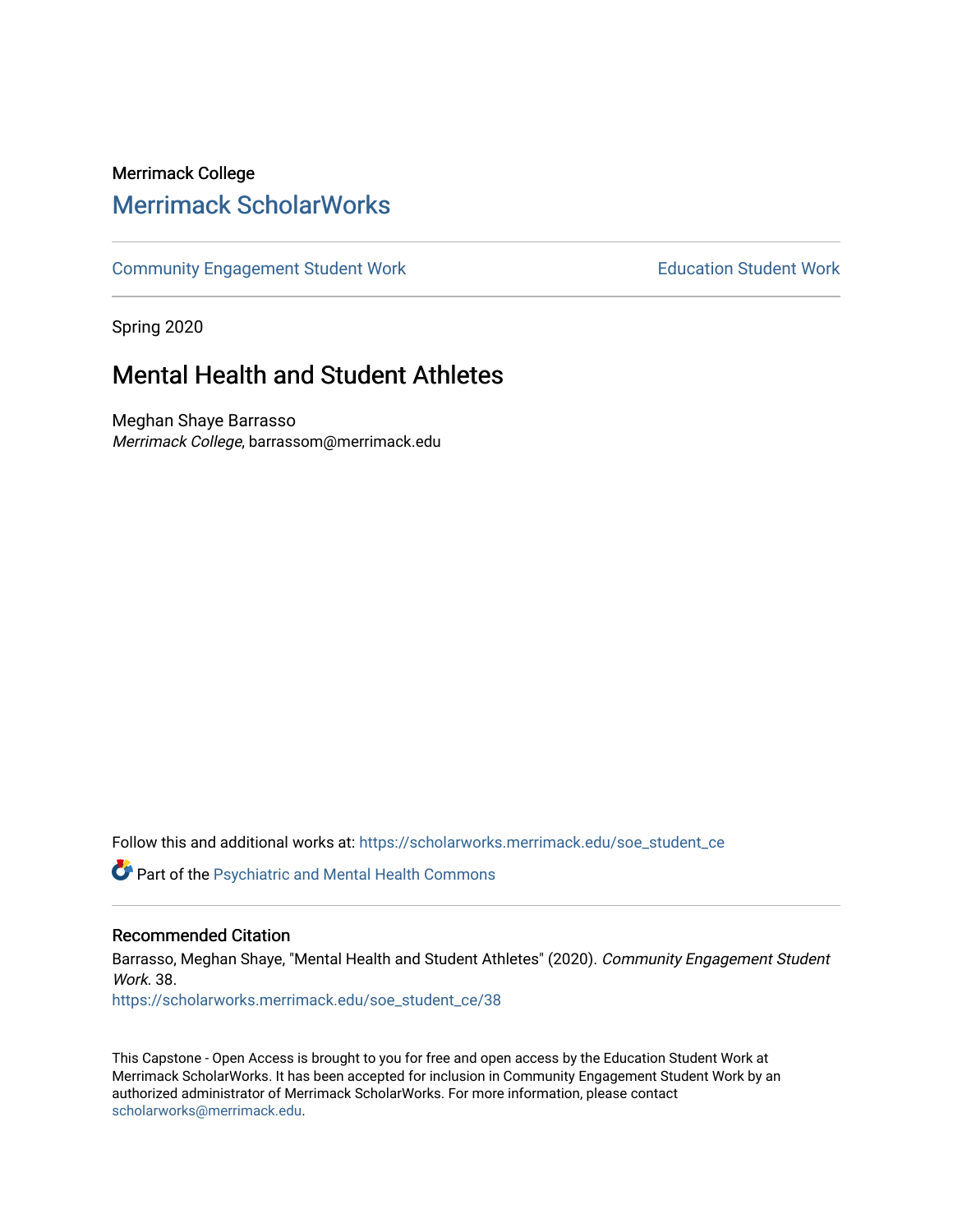Mental Health and Student Athletes

Meghan Shaye Barrasso

Merrimack College

2020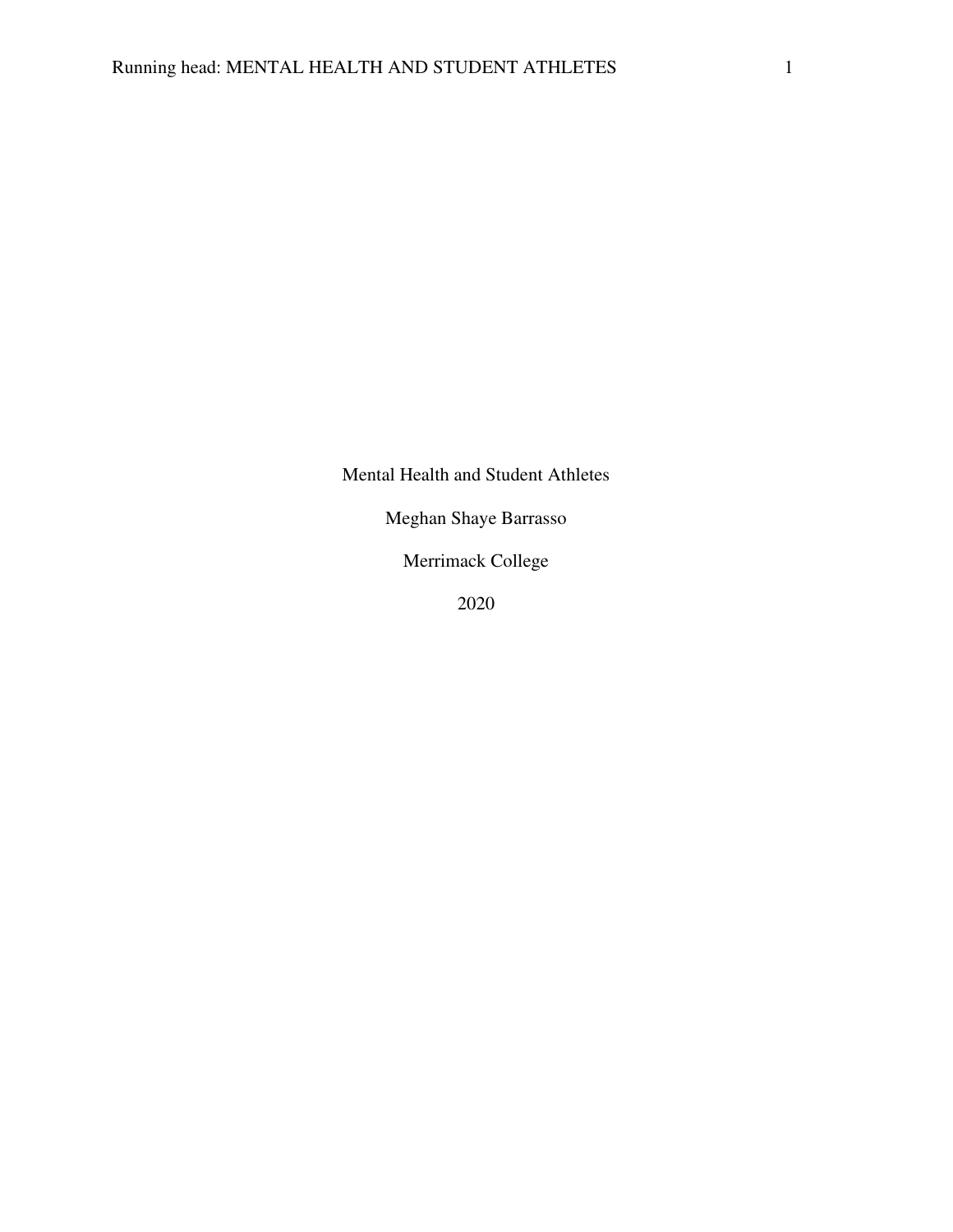## MERRIMACK COLLEGE

## CAPSTONE PAPER SIGNATURE PAGE

## CAPSTONE SUBMITTED IN PARTIAL FULFILLMENT OF THE REQUIREMENTS FOR THE DEGREE

## MASTER OF EDUCATION

IN

#### COMMUNITY ENGAGEMENT

## CAPSTONE TITLE: Mental Health and Student Athletes

AUTHOR: Meghan Shaye Barrasso

THE CAPSTONE PAPER HAS BEEN ACCEPTED BY THE COMMUNITY ENGAGEMENT PROGRAM IN PARTIAL FULFILLMENT OF THE REQUIREMENTS FOR THE DEGREE OF MASTER OF EDUCATION IN COMMUNITY ENGAGEMENT.

DIRECTOR, COMMUNITY ENGAGEMENT

**COURSE** 

Audrey Falk, Ed.D.  $(111a1) \uparrow a11c$  May 2, 2020 SIGNATURE DATE

Melissa Nemon, Ph.D. Melusa Nemon May 2, 2020 INSTRUCTOR, CAPSTONE

SIGNATURE DATE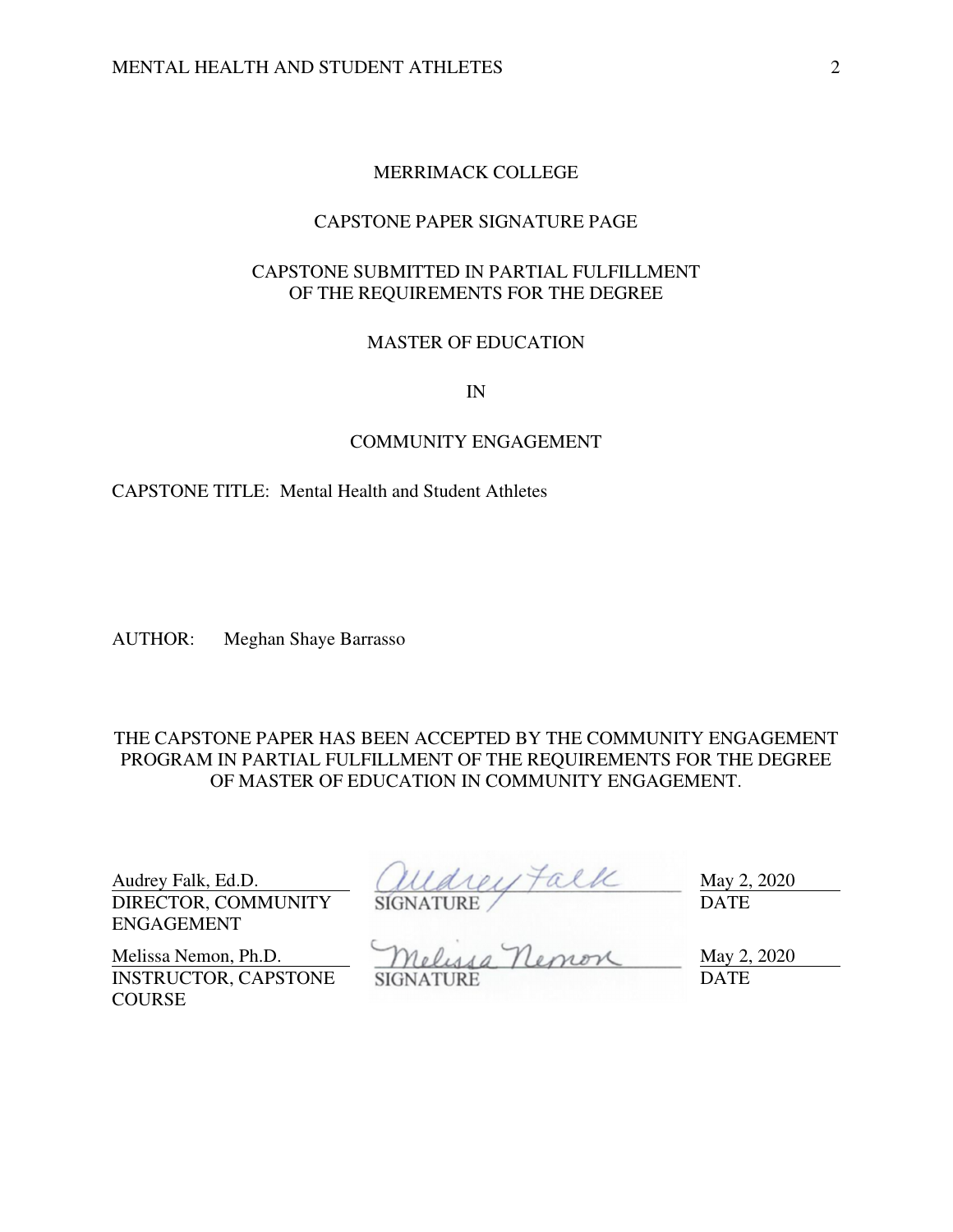#### **Acknowledgements**

 I would like to start off by thanking my family; words cannot express how thankful I am for the incredible love, support, and encouragement that you have given me throughout this past year. Thank you to my mother, Winnie, for always being a phone call away when I needed a piece of home. To my father, Eddie, for always spreading positivity and laughter my way. To my sister, Emily, for being my go-to when I was in need of a break from school and work. To my brother, Eddie, for inspiring me to never stop achieving my dreams. To my grandfather, who reminds me of my drive and persistence to never stop learning. To Kristina Cappello, for your constant support and encouragement throughout the implementation and execution of my workshop. I would also like to thank my friends and the Community Engagement cohort for their constant support, advice, and believing in me throughout this journey. To Dr. Nemon, for the tools and guidance you have given me to be successful this year; I appreciate everything I have learned from you and could not have accomplished this program without your constant support and encouragement. And lastly, to Merrimack College, for four incredible years as an undergraduate student and the opportunity to continue my education at a place I call home.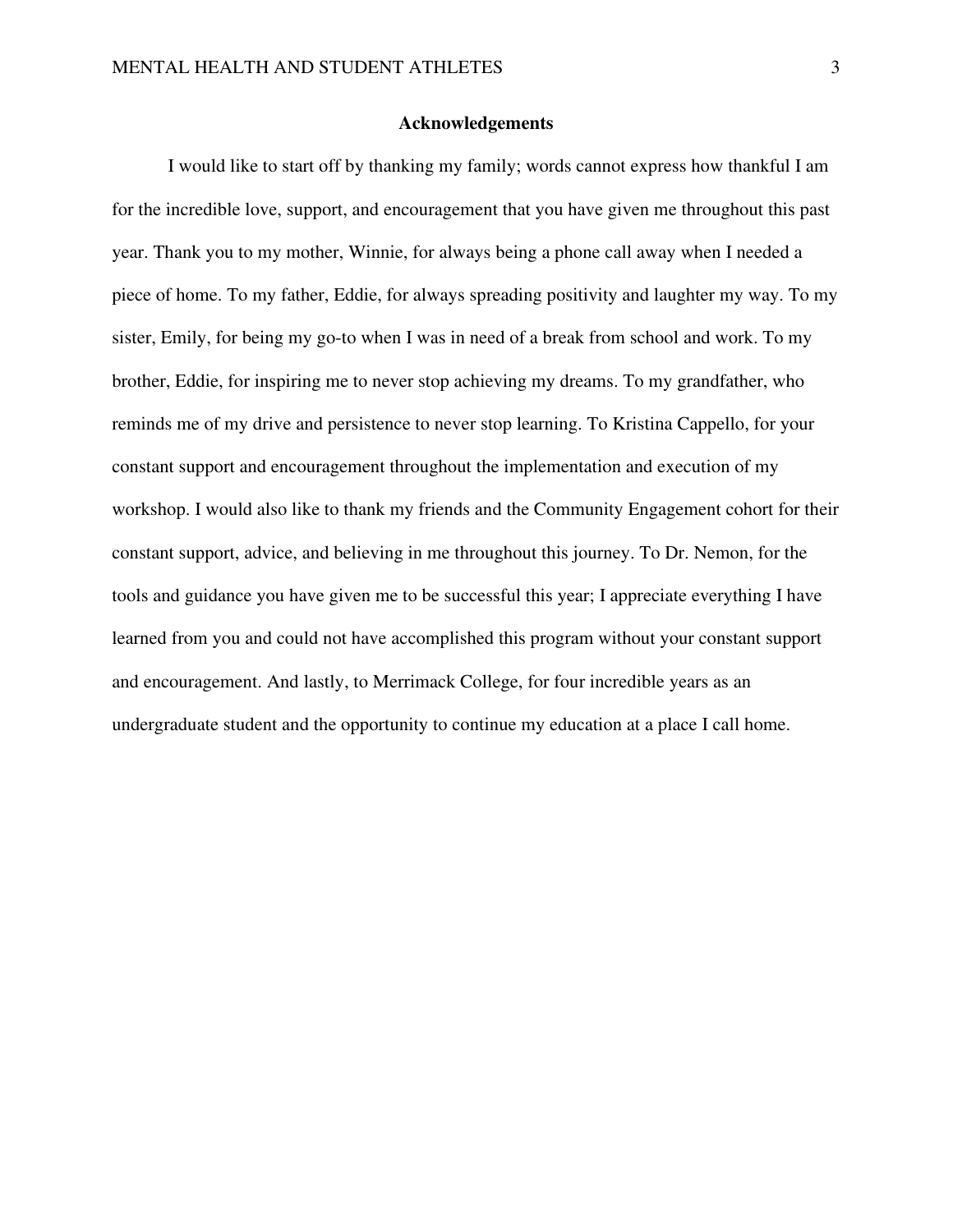#### **Abstract**

The purpose of this study is to gain a better understanding of the relationship between mental health and collegiate student athletes. The participants of the study were Merrimack College student athletes and those strongly associated with Merrimack. The purpose of this study was to educate and bring awareness to mental health issues in collegiate student athletes, as well as topics associated with mental health; such as social stigma, personal stigma, social support, referral skills and resources. Participants participated in an online workshop that included three activities focused on stigma, social support and help seeking. Student athlete participants were asked to complete a post workshop evaluation. The findings from this research provided insight on the quality of the workshop as well as Merrimack College's student athlete's attitudes toward the importance of mental health issues, help seeking, social support and stigma.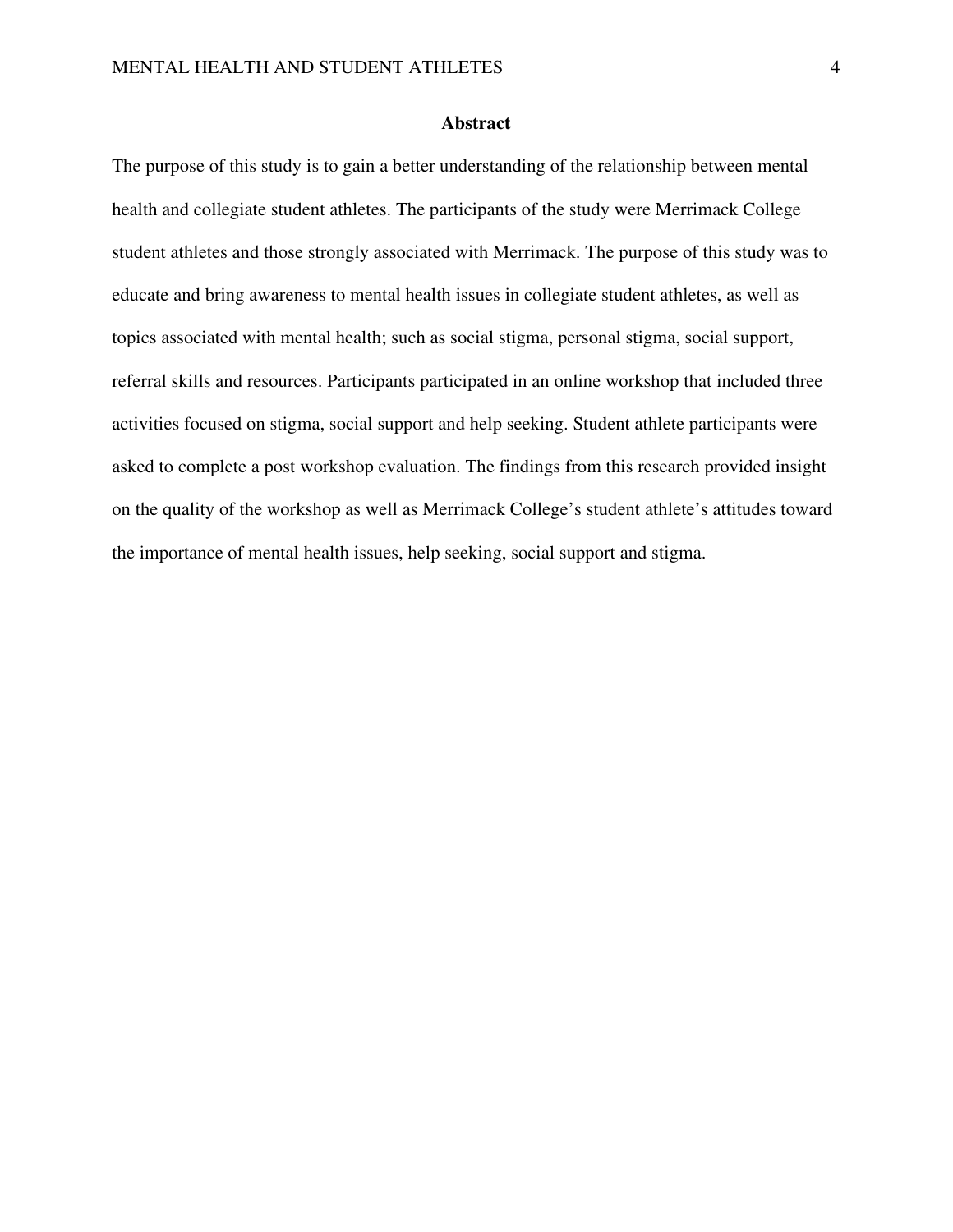## **Table of Contents**

| .34 |
|-----|
|     |
|     |
|     |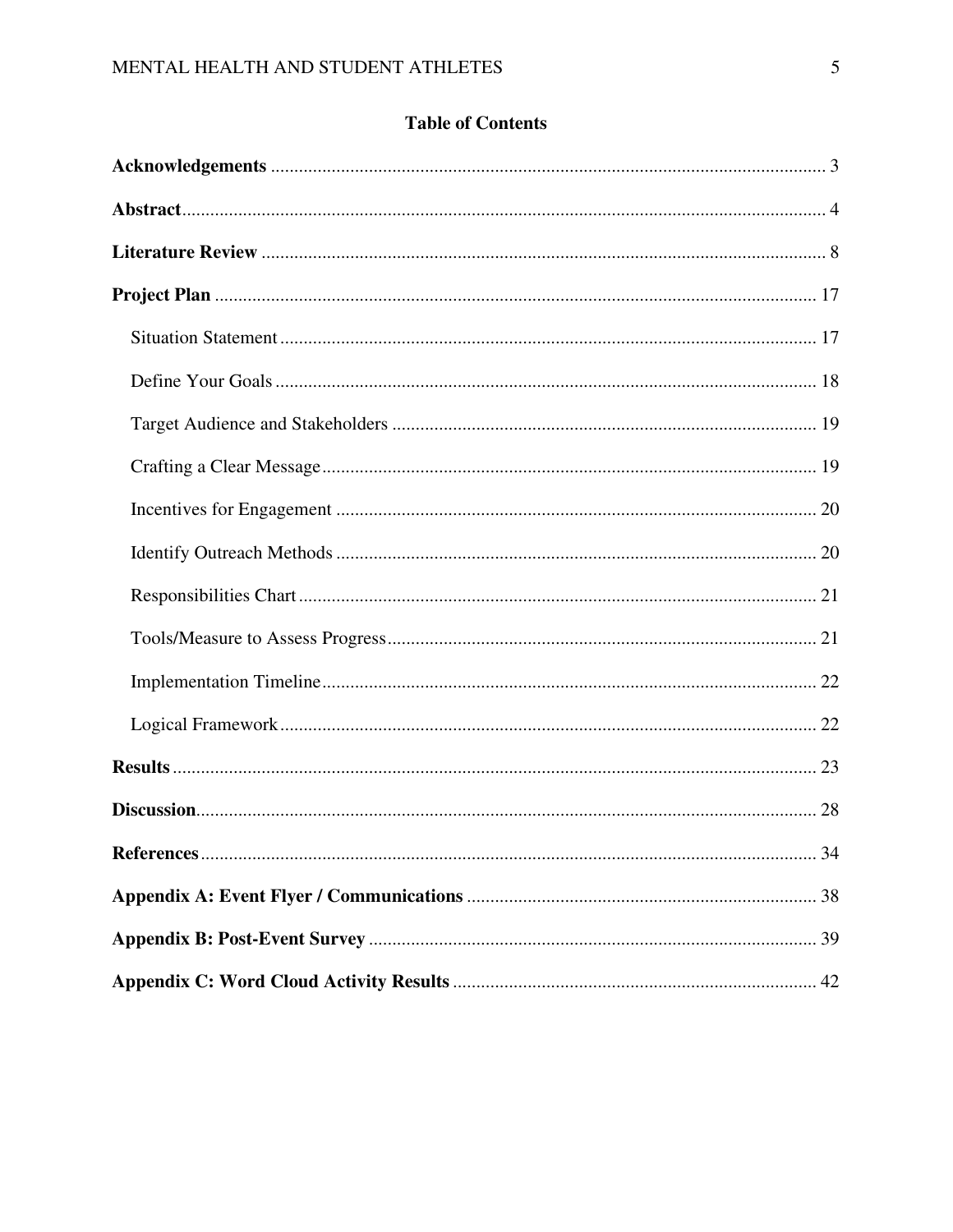Mental Health Awareness and Support for Collegiate Student Athletes

 The awareness and support of mental health issues in individuals has become more prevalent throughout the years, especially most recently in college students. College students alone have difficulty handling many aspects of their life whether it is academics, career related issues, family and social relationships and finances. With trying to juggle all of these aspects, this can negatively affect their mental health. According to the Spring 2019 National College Health Assessment, approximately 50% of college students felt overwhelming anxiety and about 62% said they felt very sad (NCHA, 2019).

 Within college students, are specific types of students who obey a rigorous daily schedule of responsibilities that go beyond just the normal school work load. These students are known as National Collegiate Athletic Association (NCAA) student athletes. Many of these student athlete's daily tasks may consist of, but not limited to, attending academic and athletic commitments, extracurricular club or organization commitments. A study published in 2016 found that 6.3% of collegiate student-athletes met the criteria of clinically significant depression (Wolanin, Hong, Marks, Panchoo & Gross, 2016). According to the same study, nearly 25% of collegiate student-athletes have reported clinically relevant levels of depressive symptoms.

With so many more responsibilities beyond the traditional college student, researchers Whitehead and Senecal (2019), studied the relationship between performance pressure and mental health in NCAA Division I student athletes. Whitehead and Senecal (2019) found that these athletes struggle with their health and well-being, development, and balancing of sports, school and social life. Other research done by Wirsberg (1996), also found in Whitehead and Senecal's research, was that the researchers discovered that NCAA collegiate student athletes found themselves not enjoying their sport anymore due to pressure from athletic departments to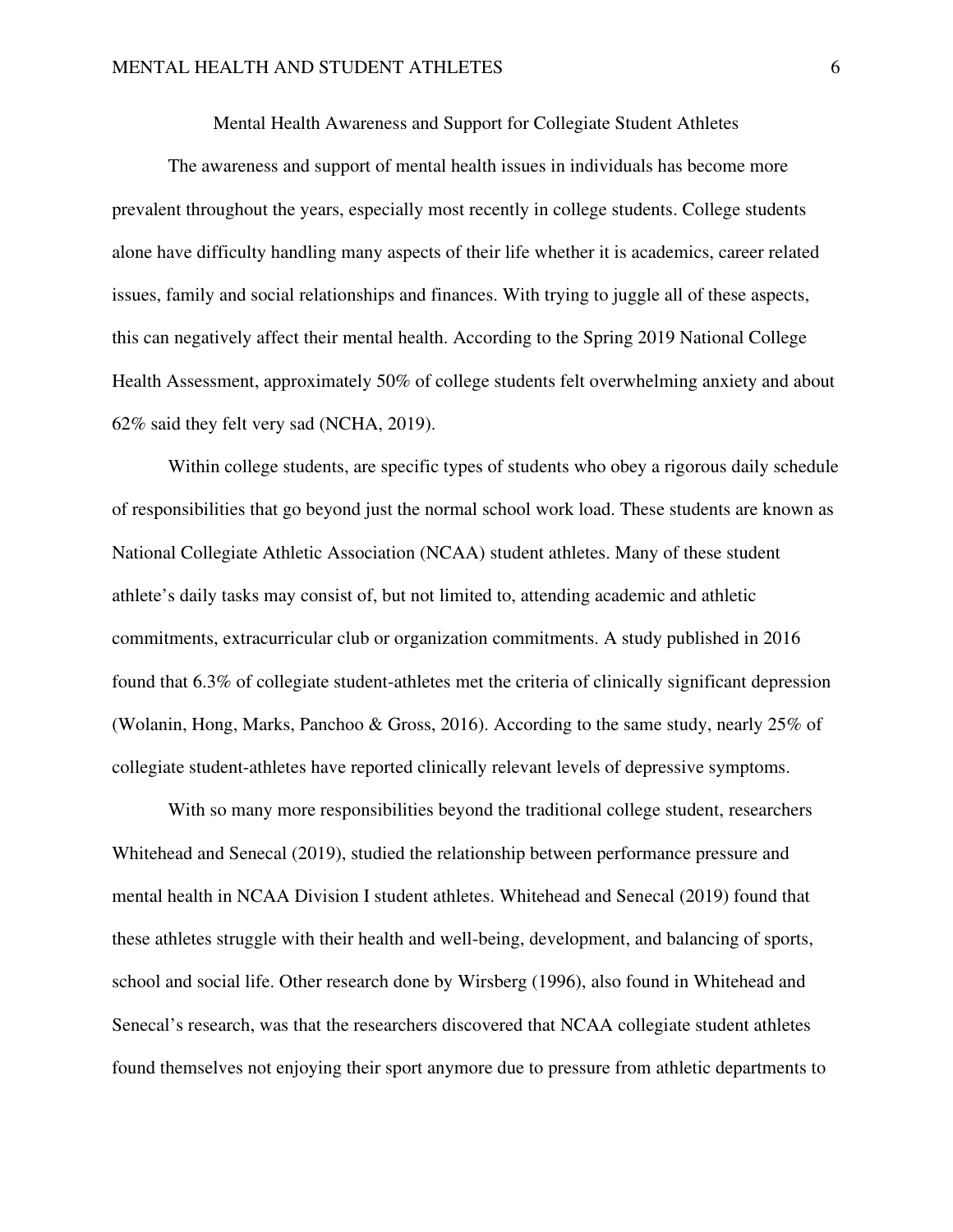perform and the struggle to handle academic and athletic obligations. Data was found through a response to an NCAA survey in 2015, where it was revealed that about 30% of collegiate student athletes self-reported that they had been "intractably overwhelmed during the past month." Additionally, when examining suicides of 35 NCAA athletes between the 2003-2004 and 2011- 2012 seasons, the researchers found that NCAA male athletes have a significantly higher rate of suicide compared to female athletes, and football athletes appear to be the greatest risk (Rao, Asif, & Drezner, 2015).

 Since collegiate student athletes are such elite performers and constantly idolized by the public, the pressure to excel in their athletic performance is high and adding the pressure of additional responsibilities on top of that is detrimental to their mental health. Additionally, without the proper social support from athletic departments, coaches, and teammates; collegiate student athletes will continue to struggle with mental health issues. The biggest issue with seeking help from coaches, trainers, teammates etc. is due to stigma. Athletes do not want to be viewed as weak or an unreliable teammate for their mental health struggles. A study from the University of Michigan found that 33% of students surveyed experienced significant symptoms of depression, anxiety, or other mental health conditions. Among that group, 30% sought help, but in comparison to collegiate student athletes with mental health conditions, only 10% do.

These statistics prove why it is imperative for collegiate student athletes to be aware, able to identify mental health issues in themselves, destigmatize and be supportive of one another, so that the athlete's overall performance and well-being does not decline. This workshop seeks to create a space to educate and bring awareness of mental health issues to collegiate student athletes. This will include educating on the signs, symptoms and interventions of mental health issues and will include a mental health professional to educate the student athletes on mental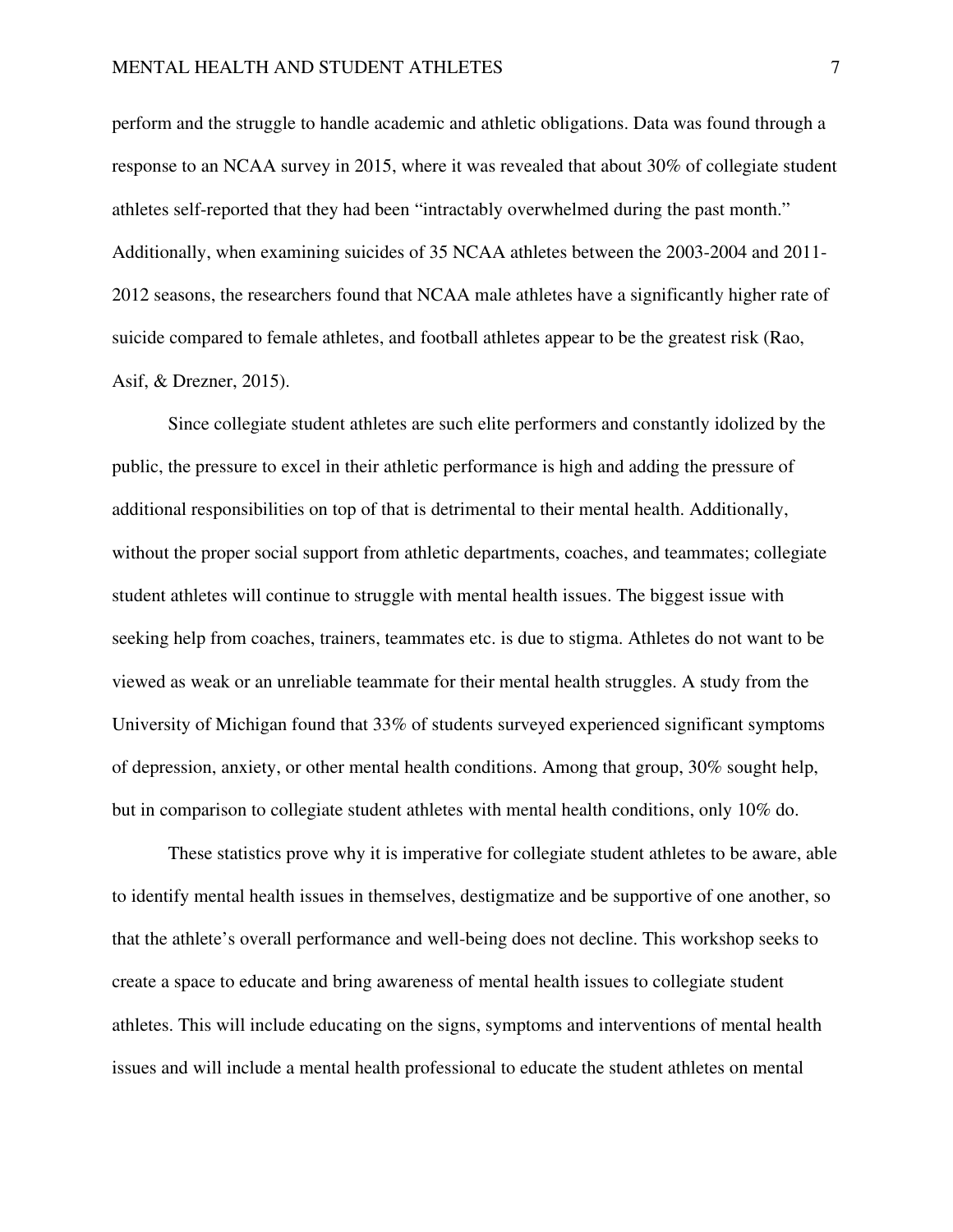health resources and referral skills. This workshop will help improve the student athlete's overall performance and well-being, build a supportive community between athletes and improve the collegiate athletic community as a whole.

#### **Literature Review**

 Mental health is a person's physiological, emotional, and social well-being and can affect how a person feels, thinks and acts in their everyday life (Center for Disease Control and Prevention, 2018). Higher education institutions have noticed mental health issues within college students becoming a concerning trend. To show just how alarming mental health issues are becoming in higher education institutions, the American College Health Association (2017) designed a study and found that 45.1% of college students have experienced higher than average levels of stress and 84% reported feeling mentally exhausted. As a result of such high percentages of struggles, these students are at greater risk for non-completion of their studies (O'Keefe, 2013).

The most prevalent types of mental health issues that college students are struggling with are depression, anxiety, eating disorders, Attention-Deficit/Hyperactivity Disorder (ADHD) and Obsessive Compulsive Disorder (Soet & Sevig, 2006). These issues can be linked with the research done by Newton, Angle, Schuette and Ender (1984) on prevention needs of college students where researchers identified that college students struggle with low self-esteem, autonomy issues, lacking purpose, relationship issues, and unsupportive environment.

 To identify just how concerning mental health issues have become on college campuses, Porter studied 311 mental health-related crises on a college campus over a period between 2013- 2016 (2018). From this research, Porter found that about 78% of crises were ideation of suicide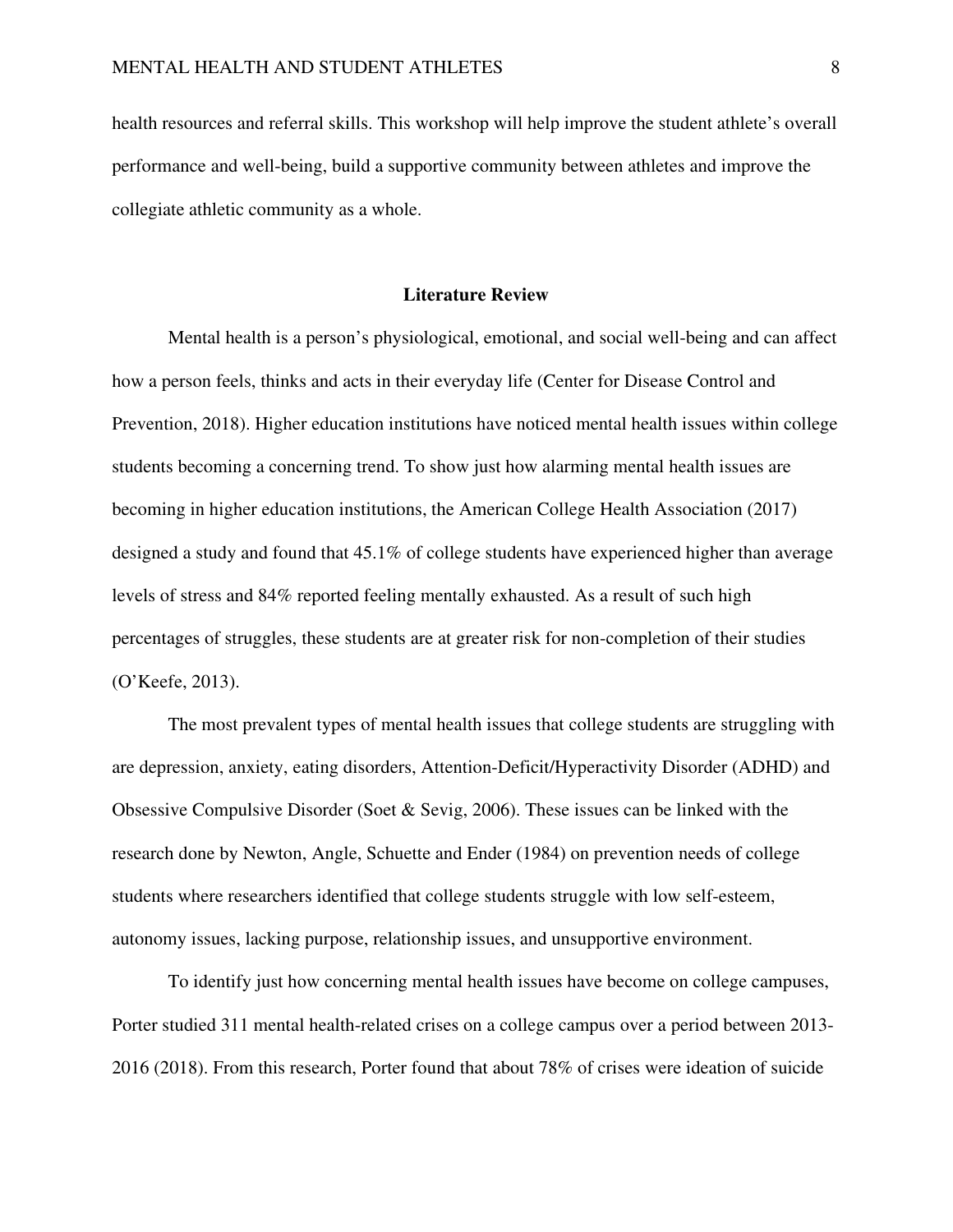and 34% of the crises resulted in hospitalization of the student (2018). Porter also included intervention initiatives made by the school to benefit students, which included a follow up counseling appointment, safety plan, and the involvement of a loved one. In terms of mental health issues in student athletes, these intervention initiatives should be looked at by athletic departments when taking the next steps in helping and supporting their athletes.

#### *Mental Health and College Athletes*

The data provided from Porter's research on college students alone, shows that there is a significant issue of mental wellness on college campuses. Among college students, are students who are struggling more than the traditional student because of additional responsibilities that they hold. These students are known as Division I National Collegiate Athletics Association (NCAA) student athletes and they are elite performers and have a higher mental capacity than traditional students due to the high stake environment and stress they're exposed to (Snedden et al., 2019).

A study done in 2019 (Whitehead  $&$  Senecal) identified three key issues student athletes deal with in their life and they are: health and well-being, development, and balancing of sports, school and social life. The three issues from Whitehead and Senecal's research has led collegiate student athletes to struggle with their mental health due to such a large amount of responsibilities on their plate; and in turn, have affected their performance in a negative way, as a result of constant exhaustion from the mental demands of their sport (NCAA, 2016b). A second study in 2018 done by Ryan, Gayles, and Bell identified three barriers to receiving help for mental health issues. In their study, one of the primary factors was the fear of possible negative reactions and backlash from coaches and athletic administration, which could manifest into the fear of experiencing personal discomfort. An additional factor is the fear of having a lack of time to get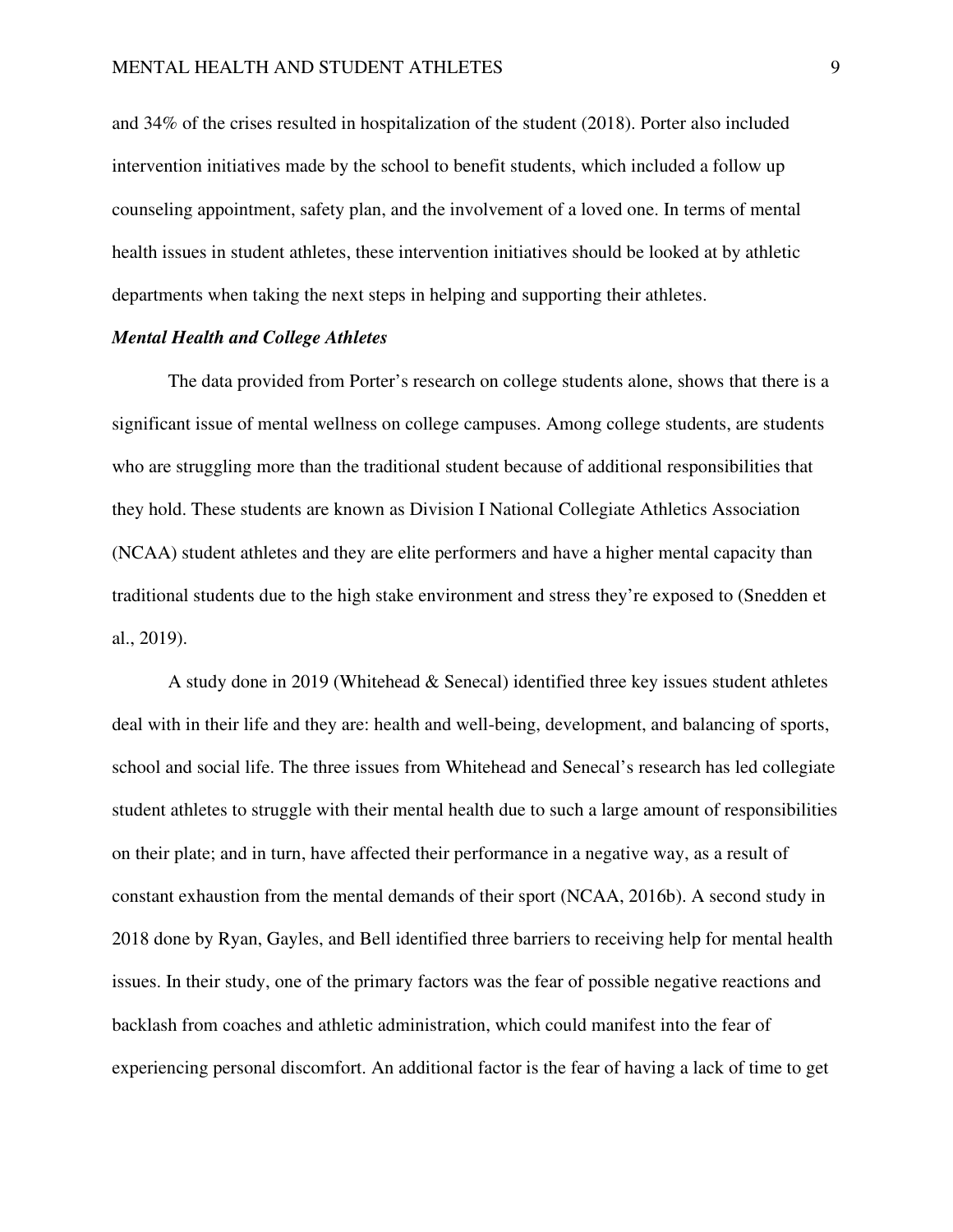the help needed to treat these issues. These factors reinforce the point that initiatives must be taken to support student athletes' overall well-being and performance, not only as an athlete, but also as a student. Engaging the athletic community by bringing awareness of mental health issues in student athletes could better the athlete and in turn, the athletic community at the institution as a whole (Hong, Keenan, & Putukian, 2018).

#### *Student Athletes, Gender and Mental Health*

Student athletes have a rigorous schedule between the sport they participate in and educational responsibilities. With it known that a number of collegiate student athletes struggle with mental health, identifying whether or not these struggles vary between gender and sport is also important. The World Health Organization also found that in specifically college-aged students, there is in fact a significant difference between mental health in comparison to men and women (2013).

Soet and Sevig's study on mental health issues came from a sample of 939 college students and can additionally be linked with the idea that mental health issues in college students differ among gender (2006). Women have reported higher levels of stress than men, which include time management struggles and pressure to succeed. These issues can be shown in a previous study done by Hubbard, Reohr, Tolcher and Downs (2018), on 564 college students that was aimed at identifying stressor categories and mental health symptoms (2018). In terms of mental health issues, the data from this research revealed that college aged men struggle more with depression and overall distress than women do; and women struggle more with anxiety. Also found in the same research, 37.5% of women from the data seek professional care, but only 16% of men do. The significant differences in percentage of help seeking behaviors by gender can be looked at with research on mental health stigma.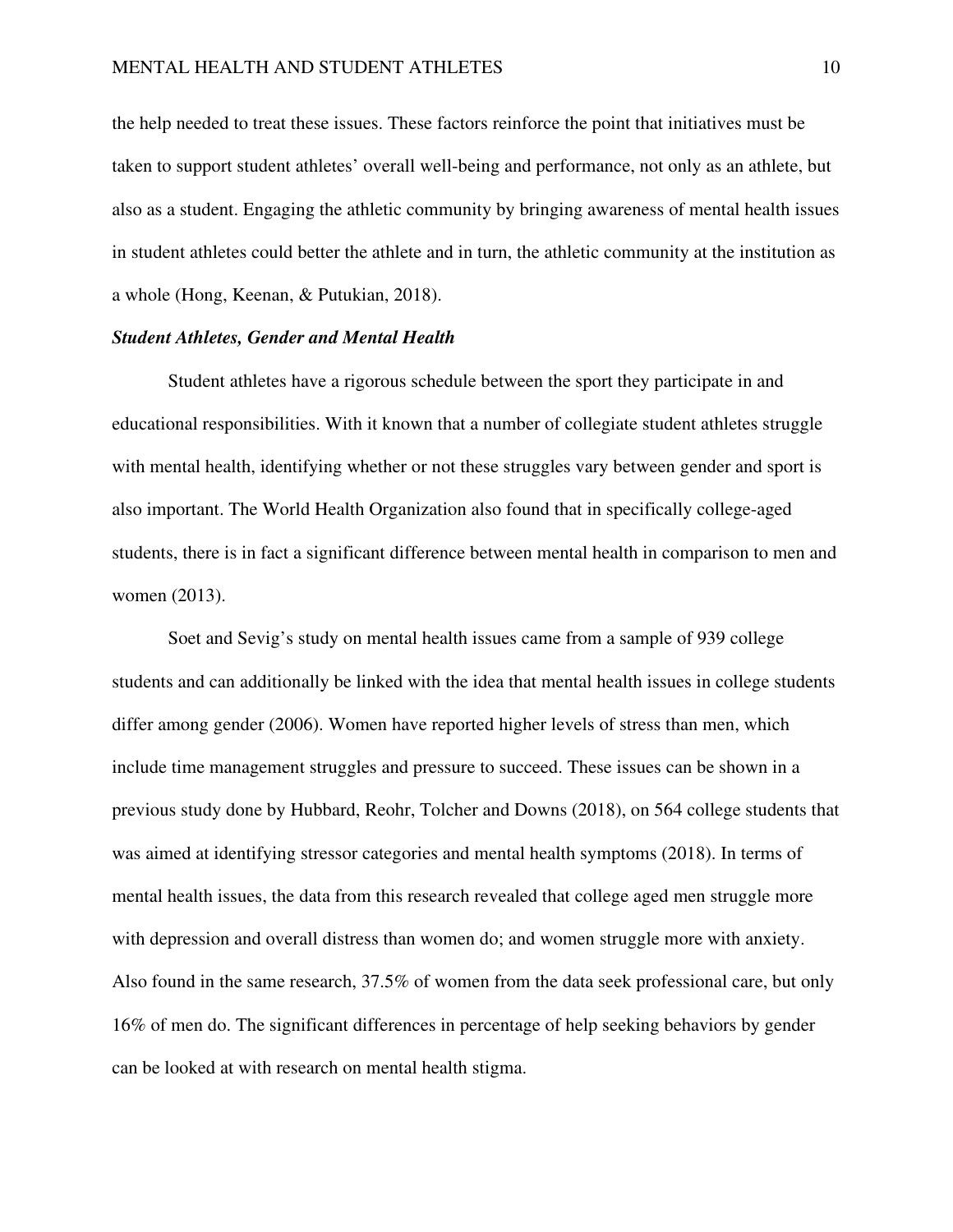Additional research on gender and mental health from Moret-Tatay, Beneyto-Arrojo, Laborde-Bois, MartÍnez-Rubio and Senent-Capuz (2016) showed that "women have greater skills and different styles of coping strategies focused on emotion than men do" (p. 830). This data was collected from 131 college aged students by using the Coping Orientation to Problems Experienced (COPE) Questionnaire and the General Health Questionnaire-28. The COPE Questionnaire was created by Carver in 1989 and is a coping inventory designed to assess the different ways people respond to stress. The inventory consists of a list of statements that the participants review and score to measure their coping skills. The General Health Questionnaire-28 was developed by Goldberg in 1978 and is used to identify possible psychological disorders and an individual's well-being by comparing one's current state to their usual state. The data collected from these studies on coping skills varying by gender are important when thinking about help seeking behaviors between different genders for their mental health struggles and how these stressors can be integrated into increasing social support throughout college athletic communities.

 Data from an additional study on gender and sports revealed that female student athletes have a higher percentage of clinical and moderate levels of depression than males do, and track and field and cheerleading were shown to be the top two sports having the highest level of depression prevalence (Wolanin, Hong, Marks, Panchoo & Gross, 2016). This study is important because it can be linked with Hubbard, Reohr, Tolcher and Down's (2018) study because it also revealed that men and women differ in mental health issues, as well as help seeking behaviors. The differences in help seeking behaviors by gender could be linked with the idea that men and women have different levels of social support from their teammates, as well as the college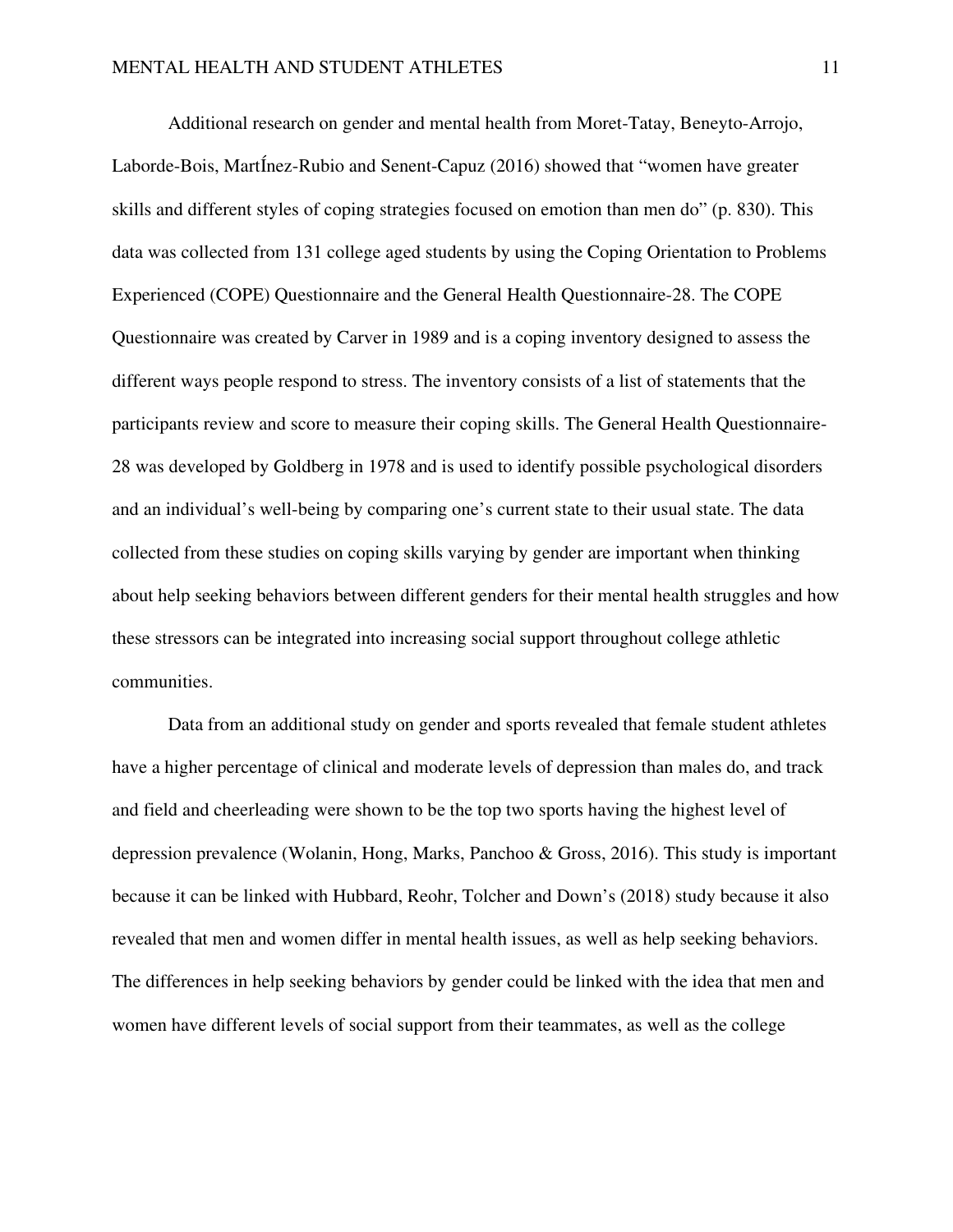athletic community as a whole. This may also mean that different help seeking approaches need to be implemented based on the gender of the sport or athlete.

## *Mental Health Stigma and Help Seeking*

With data revealing that mental health issues are significant in collegiate student athletes, the decision-making approaches when coping with these issues varies from student athlete to athlete. The approach each athlete takes is based off of perceived stigma the athlete feels and how that will affect them as an athlete, student, teammate, etc. Coping skills are like any other skill that an athlete should practice, but sometimes these skills are not at the level they should be, which is why student athletes continue to struggle. According to a study on 644 collegiate student athletes, there is a statistical significance between greater perceived stigma and lower coping mechanisms (Kroshus, 2017). In other words, the more a student athlete believes they will be stigmatized for their mental health issue, the lower the coping skills they will have to deal with this issue. A big factor of this is because collegiate student athletes have a negative attitude toward help seeking practices for their mental health issues because they do not want to be identified as a weak or untrustworthy teammate due to the pressure of their elite "celebrity status" (Etzel et al., 1991). The "celebrity status" of always being in the public spotlight and held at a higher standard than a traditional student causes added stress and pressure on an athlete. Additionally found in Kroshus' research, was differences of stigma between genders, where females were more hesitant to seek help to almost "prove" that they belong in the high stakes environment (2017).

Stigmatized individuals are those that do not have full social acceptance and are constantly striving to adjust their social identities, including those struggling with mental health issues (Goffman, 1963). According to Goffman, social stigma is a process where the reactions of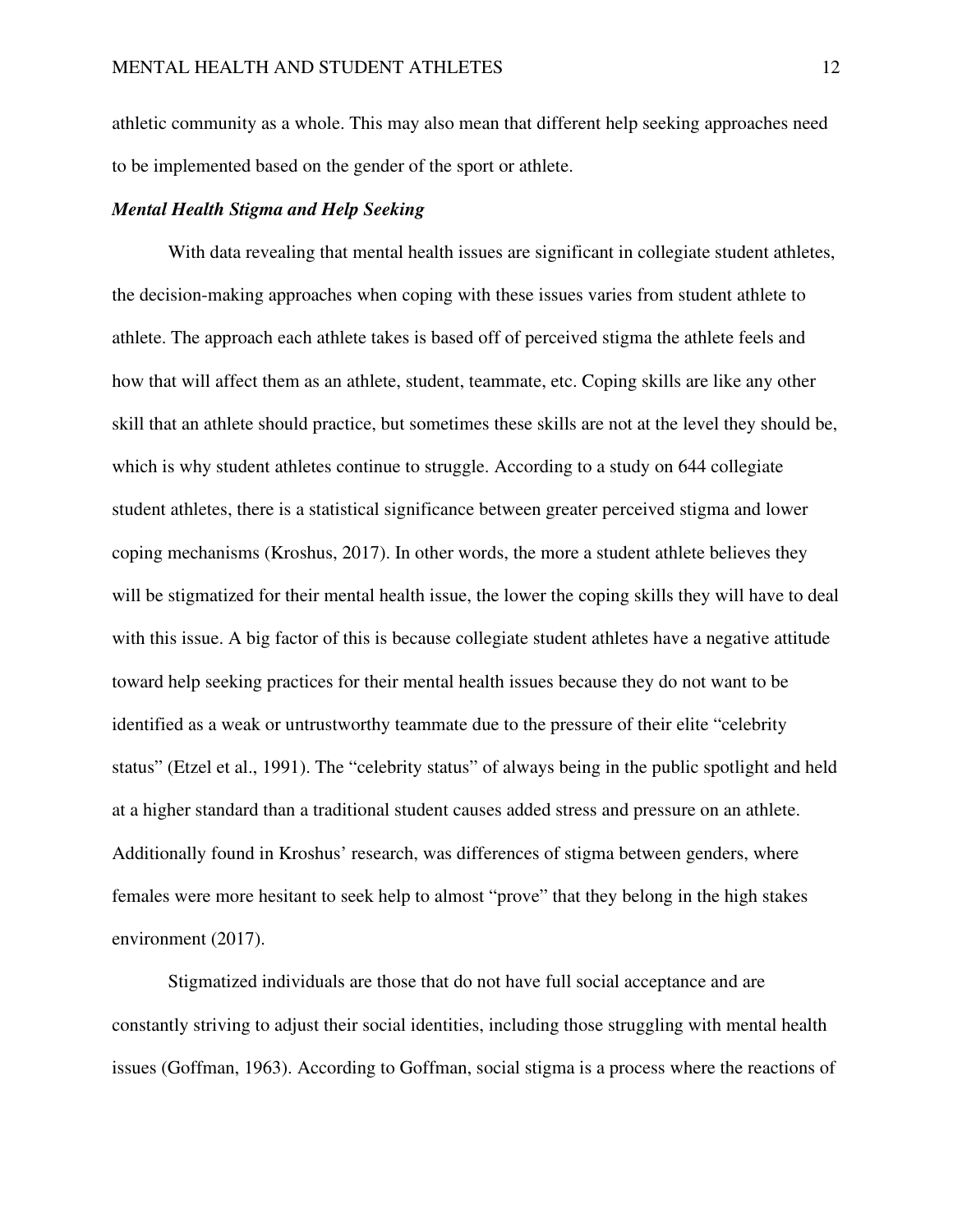others spoil the person's normal identity. This can be seen when athletic departments, coaches, teammates, and even the public react negatively to a student athlete's mental health struggle. Goffman divides an individual's reaction to social stigma into three different categories. The first is the stigmatized; those who bear the stigma, which in this case are the collegiate student athletes struggling with mental health issues. The second group is the "normals", those who do not bear the stigma, which are the athletic departments, coaches, public and other teammates who are not struggling. The third group is the wise, which are those who are accepted; this is where every collegiate student athlete struggling with a mental health issue aims to fall under, to be accepted by others.

With collegiate student athletes experiencing more pressure than a traditional student, data reveals that student athletes have higher levels of personal stigma and perceived public stigma than traditional students do. This can be linked back to the idea and pressure of having "celebrity status" (Kaier, Cromer, Johnson, Strunk, & Davis, 2015) in the eyes of the public. This idea of personal stigma and perceived public stigma was found to inadvertently affect one another in a study done by Wahto, Swift and Whipple (2016). Additionally, from their study on stigma and help seeking, they found stigma from the public to be a big deciding factor in help seeking behaviors in collegiate student athletes and also found public stigma to affect the student athlete's view of themselves for seeking help (2016). While this research reinforces Goffman's theory of social stigma, it is clear that stigma surrounding the idea of mental health issues in student athletes is an issue that needs to be addressed, especially between student athletes and their teammates, in order to create a supportive athletic community at any higher education institution.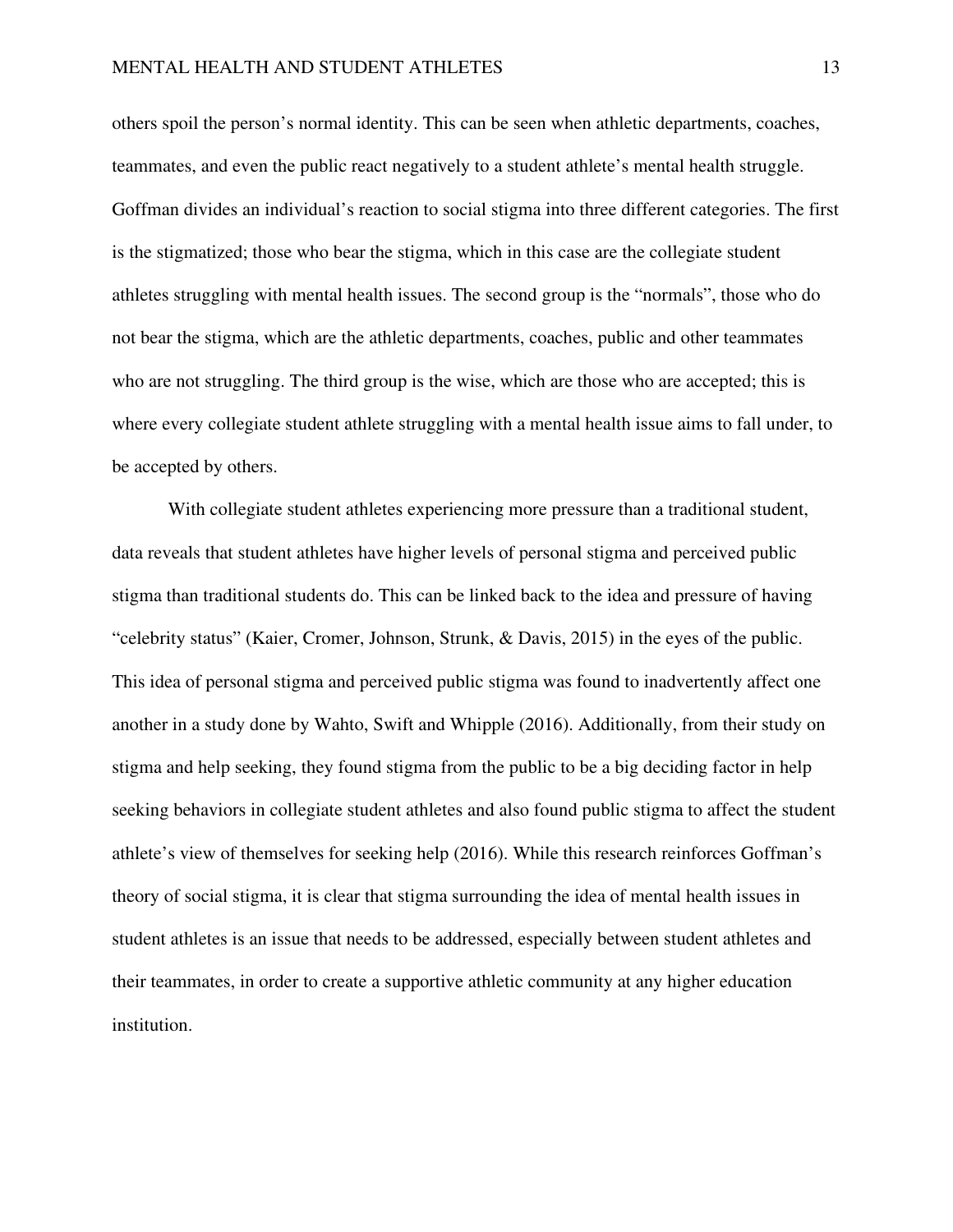## *Social Support*

As stated before, collegiate student athletes are used to having "celebrity status" and being idolized by the public. With so much attention on them, these athletes feel the pressure to perform their best and rely heavily on other student athletes, the athletic department, coaches, trainers, etc. for support and with a lack of support, the student athletes will continue to struggle. A study of 4,000 NCAA D1 collegiate student athletes found that many mental health issues have generated negative feedback from the athletes on how the athletic departments are too focused on maximizing an athlete's performance and how "sports are not as fun anymore" (Wrisberg, 1996).

With the information provided, it is clear that there can be an improvement in the way teammates, athletic departments, coaches, etc. support and facilitate balance in student athletes to help improve their mental health. Effective training to increase confidence in mental health care referral skills is essential for members of athletic departments to have (Dettl-Rivera, 2019). It can also be noted that depending on the gender of the team/athlete and the specific sport, athletic departments, coaches, etc. may have to take a different approach on which sports should be examined more thoroughly in terms of risk. Social support is a beneficial resource for mental health related issues and student athletes and athletic departments should take advantage of this idea. The differences of this type of support can be identified by gender, in a study on 204 NCAA student athletes. In this study, female athletes expressed that they gain more mental health benefits with social support than male athletes do (Goichi Hagiwara, Takehiro Iwatsuki, Hirohisa Isogai, Van Raalte, & Brewer, 2017).

Knowing that the types and amount of social support differs by the gender of a team, college athletic programs lack in mental health awareness education and training for their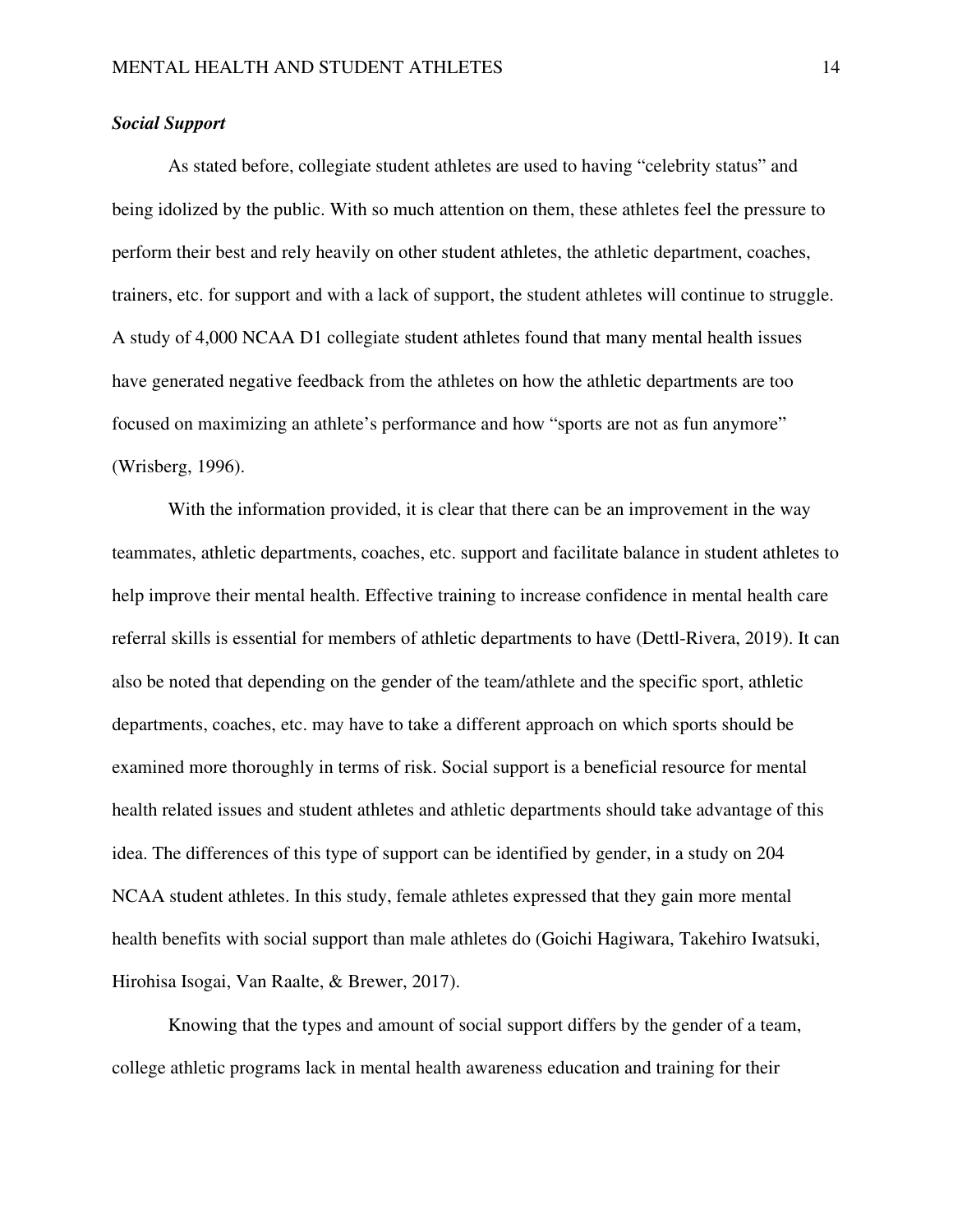athletes, as well as their coaches. A news article was posted in 2019 by the European Union News on how mental health first aid training would be beneficial in boosting a student athlete's overall wellness because a teammate or coach would be more prepared to deal with the situation. Trainings on mental health could include researcher, Kaminski's four best practices, on how athletic departments, coaches, etc. can support and promote student athlete's mental health (2016). These practices include referring an athlete to a licensed healthcare provider; have procedures be put into place when referring an athlete, implement pre-participation mental health screenings and creating a culture of health-promoting and support. These best practices are extremely important for a coach and even student athletes to be aware of so they are correctly supporting and referring an athlete to get the right help they need.

Along with Kaminski's four best practices and referring back to Whitehead and Senecal's article on how collegiate student athletes are losing interest in their sport, an emotional coaching consideration is "encouraging athletes to express their complex feelings and concerns related to the competition" (Zakrajsek, Lauer, & Bodey, 2017, pg. 78). From this study, the authors discuss how emotional coaching and using self-confidence enhancing skills can help develop athletes mentally and would be a good tool for athletic departments to use when supporting their athletes.

Another model that can be implemented into student athlete and athletic department's training on mental health issues in student athletes is Beauchemin's outreach model. The outreach model is a one session workshop that "increases awareness and understanding of mental health, sport psychology principles and concepts, and reduces barriers to accessing mental health supports and services for student athletes" (Beauchemin, 2014, pg. 269). In this model, the Five Cardinal Mental Skills of sport psychology were presented to student athletes to open up the discussion of mental health in an easier way. The Five Cardinal Mental Skills are: relaxation,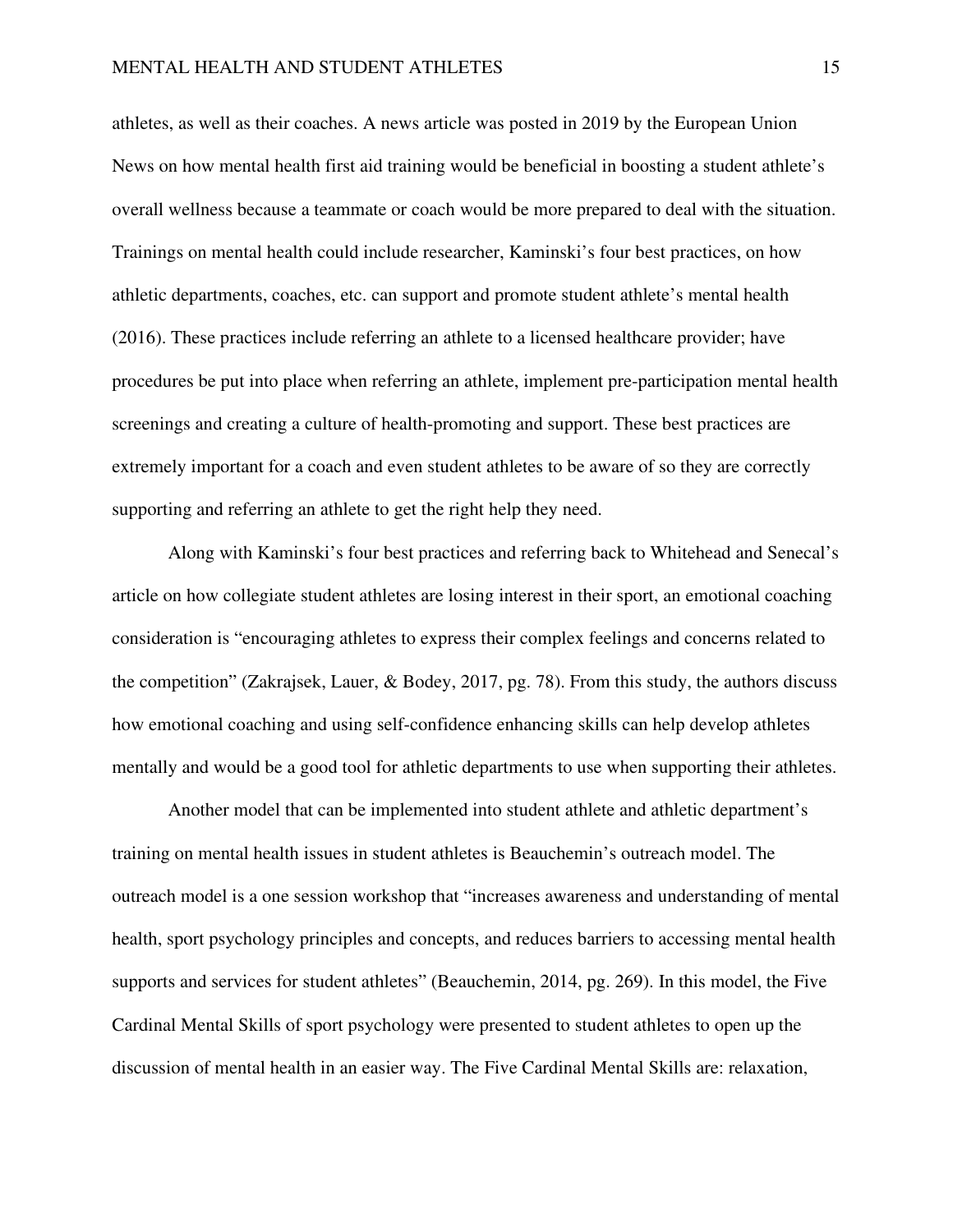concentration, imagery, self-talk, and routine (Henschen, 2005). Relaxation can reduce intense levels of stress and anxiety, which can lead to a negative performance. Concentration is maintaining focus and attention to perform better. Imagery is the process of recreating an experience in one's mind, such as a play or skill done in a previous game. Self-talk focuses on the negative and positive words an athlete says to themselves while at practice or at a game and routine is establishing a consistent foundation or state of mind. The next step in the outreach model were questionnaires with open ended questions aimed at help seeking perceptions on mental health and qualitative interviews to reinforce common themes about mental health from athletes. Beauchemin's outreach model could be used by teammates and coaches to increase conversation and support among one another on mental wellness.

With technology advancing and athletic departments having such busy schedules, webbased education and training could be a resource that athletic departments could take advantage of and share with their student athletes. Researchers Van Raalte, Andrews, Cornelius, Diehl, and Brewer created three studies on web-based education and training for athletic departments on mental health awareness, support and referral. Researchers found from the feedback, that the web-based trainings were useful and effective because of how easy the website was to navigate for the athletic departments. The facts and figures and the videos and role-playing in the website made the situations more realistic and relatable for the student athletes. The research also found after using the website, the users were found to have an increased mental health referral knowledge and efficacy (2015). Meaning that those who used the website became more educated on how and who to successfully refer an individual to when they are struggling with a mental health issue.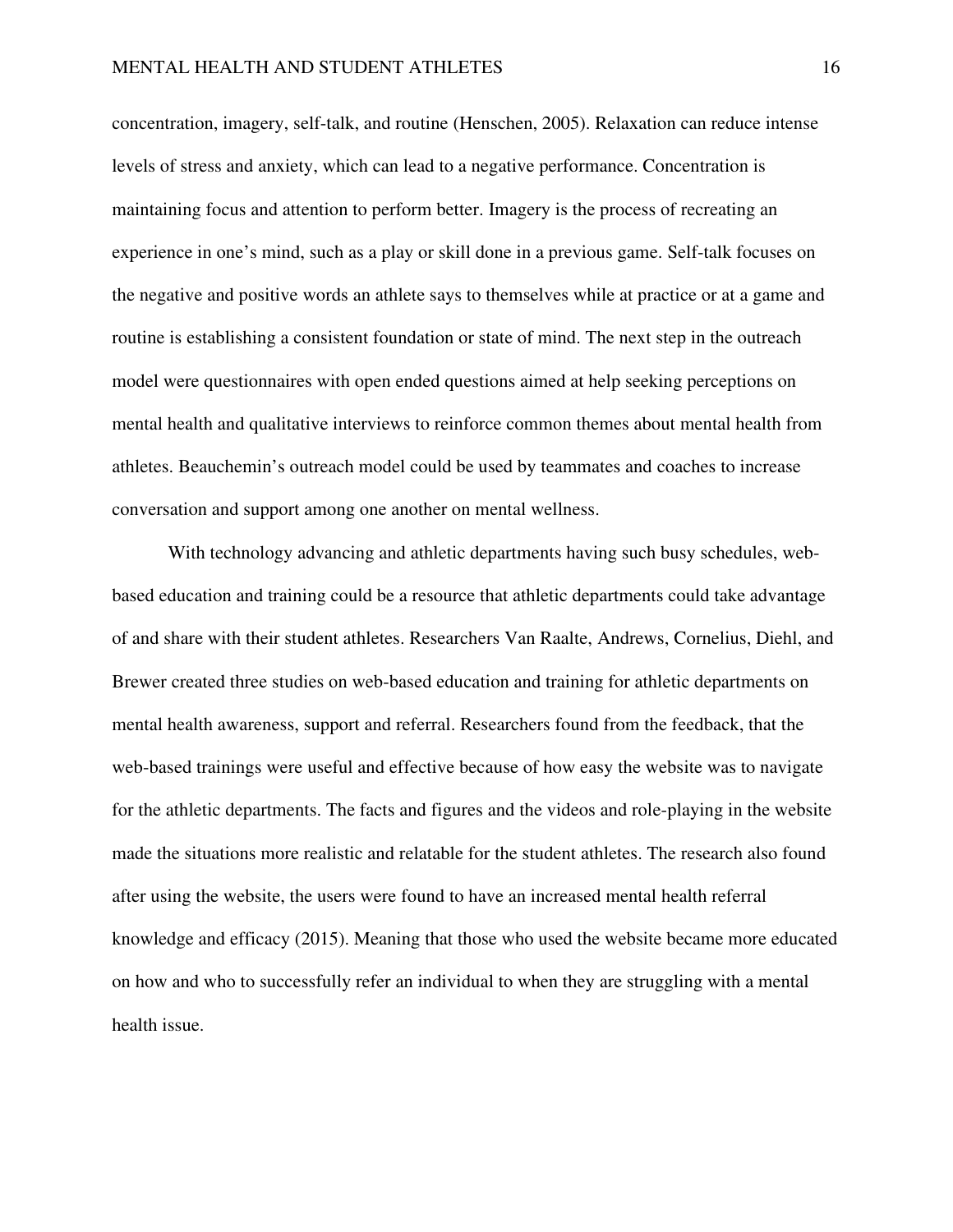With the data and suggestions from the researchers in these articles, athletic departments can implement the tools, models and practices to fit each gendered sport and use them as tools to open up conversations of mental health with their student athletes. These models and practices should also be implemented into yearly mental health trainings for athletic departments and student athletes based on team. With these trainings for each team, confidence in referral skills for the athletes and administration can appropriately guide one to the correct help they need, while also being there to support them in an effective way.

### **Project Plan**

Collegiate student athletes have many responsibilities on their plate and some struggle with handling the intense pressure that goes along with these responsibilities. Collegiate athletic departments can put pressure on the student athletes' athletic performance, while at the same time, supporting them to excel in all aspects. The student athlete community on college campuses, especially one's teammates, is the biggest form of social support an athlete has. I provided an online mental health education, awareness and support workshop among Merrimack College student athletes to diminish the stigma surrounding mental health issues. Along with destigmatizing, resources and referral skills were provided and explained by a mental health professional. This online activity-based workshop was aimed at building a community of support among Merrimack College student athletes, in order to create a more supportive environment for the collegiate student athletes to flourish.

## *Situation Statement*

Student athletes have a rigorous schedule between the sport they play, educational responsibilities and additional life factors. With so many overwhelming responsibilities, many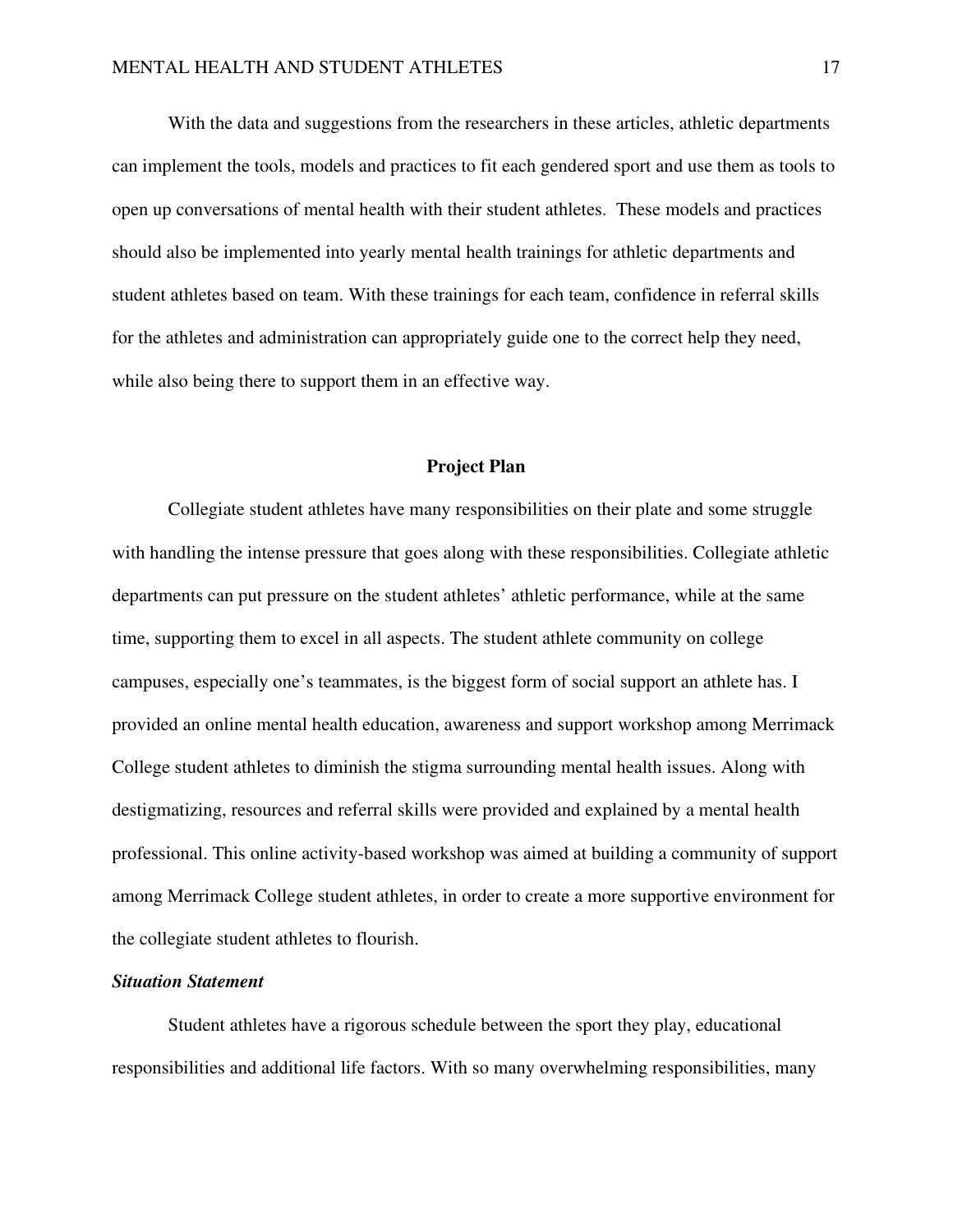student athletes find themselves struggling with mental health issues, some staying silent about these struggles. The problems that create the barriers a student athlete deals with when seeking treatment for these mental health issues include: a lack of time, fear of possible negative reaction from teammates, coaches, and additional athletic administration, and fear of experiencing personal discomfort (Ryan, Gayles, & Bell, 2018). Social support of a student athlete from teammates, coaches, trainers, etc. is essential to the overall well-being of the student athlete and will help them flourish as an individual, generating an increase in academics, athletics and social performances.

#### *Define Your Goals*

 By creating an activity based online mental health awareness and education workshop for Merrimack College collegiate student athletes, they now have an increased awareness of mental health issues and warning signs and a decreased stigma toward mental health issues. With this increase in education and awareness of mental health, Merrimack College student athletes now have the appropriate tools to address and self-check the overall health and well-being of themselves or another student athlete. These student athletes will hopefully be more willing to support one another and create a stronger community within their team as well as the athletic community as a whole. Student athletes are now better prepared to support themselves and/or another student athlete due to the resources and referral mechanisms provided from the workshop. Once the student athletes create a supportive community among one another and having the appropriate tools, then they will have improved overall health, personal development, social capital and coping strategies, and have the ability to conquer all responsibilities with confidence. Thus, this will lead to a more positive and supportive culture among Merrimack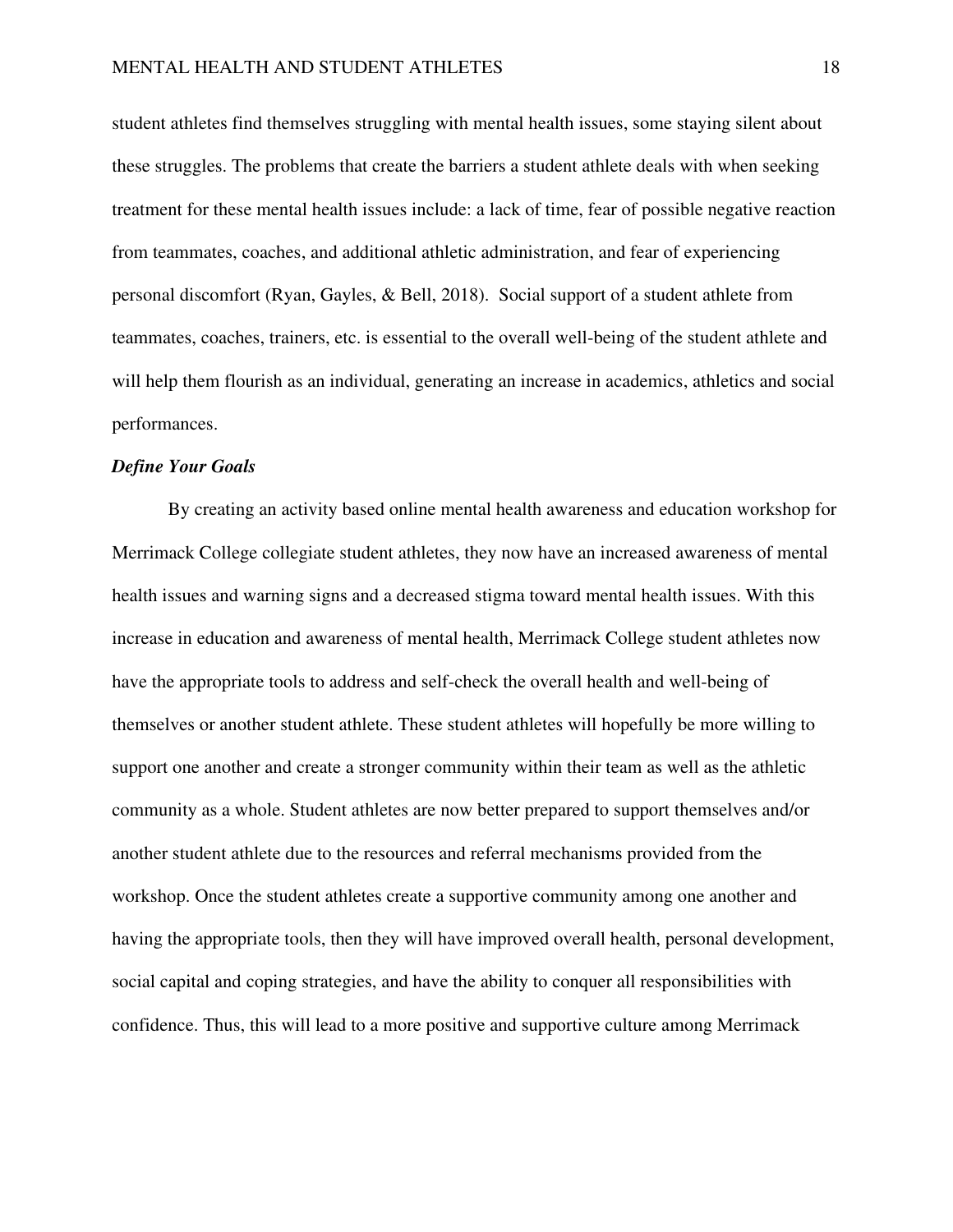College student athletes on campus and will trickle up to the athletic department to change their culture to provide for the student athlete as a whole.

#### *Target Audience and Stakeholders*

The target audience of this online workshop was Merrimack College collegiate student athletes. The target audience directly benefitted from the online mental health education and awareness workshop as a result of the tools and resources the workshop provided them with. Merrimack College and the National Collegiate Athletics Association (NCAA) were stakeholders of this workshop. Merrimack College is a stakeholder because the student athletes directly benefitted from this workshop; this results in a trickle up and benefits the Merrimack College athletic department and the rest of the Merrimack College community as a whole because of the increase in educational and athletic performances. As a result, since Merrimack College athletics benefits from this workshop, then the NCAA benefits because they now have student athletes with increased athletic and educational performances due to their overall increase of well-being.

## *Crafting a Clear Message*

As a result of constant exhaustion from the mental demands of a student athlete's sport, performance is affected and pressure from the public only makes this worse. According to a study done by Wahto, Swift and Whipple (2016), public stigma affects a student athlete's own personal stigma and how they view themselves for seeking help. Mental health issues should not be viewed as a weak characteristic in college athletics. Student athletes should be able to reach out to their teammates, other student athletes, coaches, trainers, etc. for support of their mental health conditions and creating a supportive and resourceful athletic community will benefit the athletic community as a whole.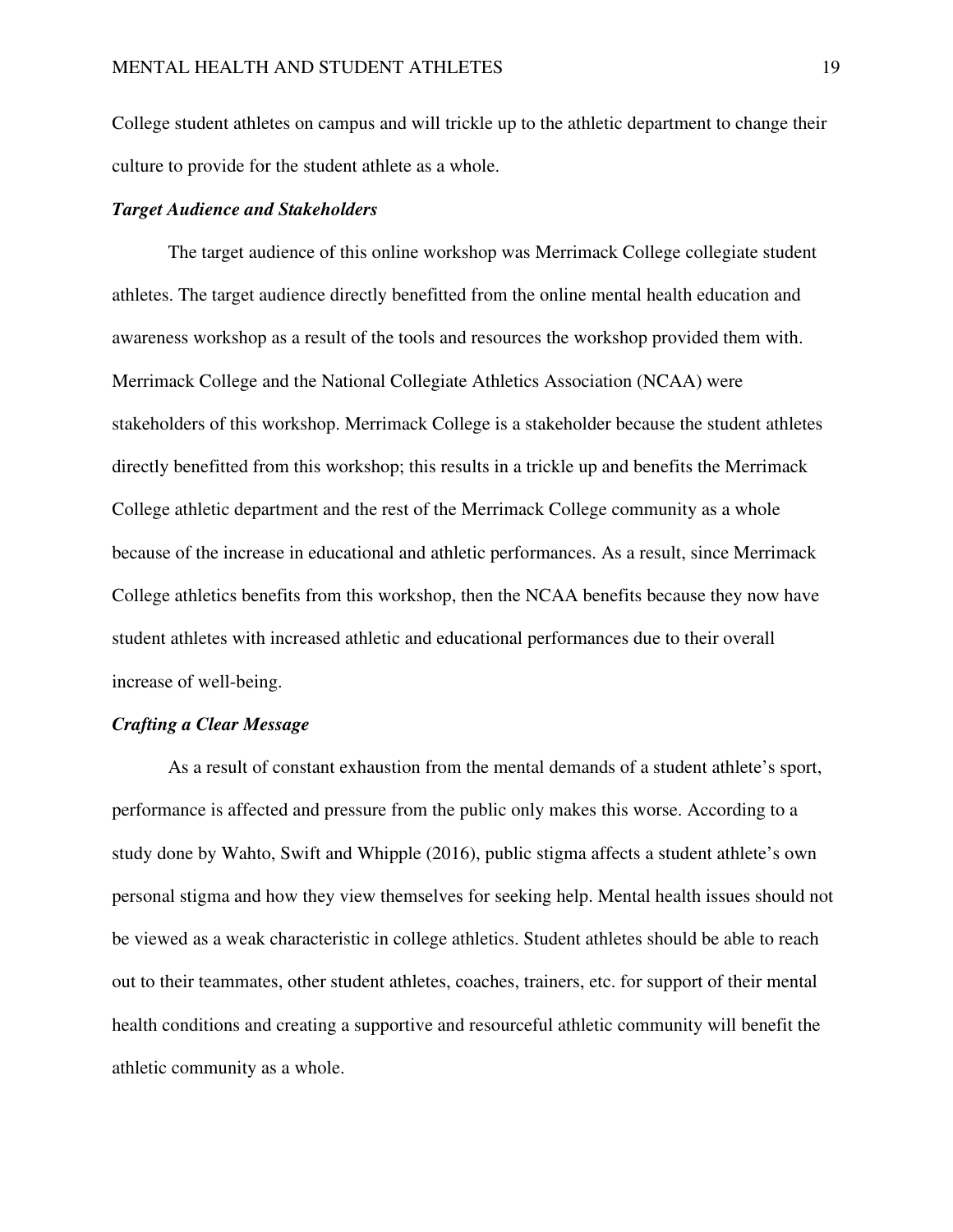## *Incentives for Engagement*

Stakeholder: Merrimack College student athletes

Incentive: Overall increase in well-being and performance, including academic

performance. Stronger community and support within student athletes

Stakeholder: Merrimack College athletic department staff

Incentive: Increase in athletic performances, more athletes thriving, better athletic community as a whole.

Stakeholder: Merrimack College student health services

Incentive: Increase in student athlete help seeking behaviors

Stakeholder: National Collegiate Athletic Association

Incentive: Increase in student athlete's athletic and academic performance thus creating all around better NCAA community

## *Identify Outreach Methods*

There were many steps taken to successfully implement this online workshop and achieve the goals of the workshop. One of the top priorities I took was communication to the Merrimack College athletic department in order to increase awareness of this workshop. I met with the Associate Athletic Director of Compliance and Administration to receive support and insight on the best outreach methods to student athletes and coaches. With this insight, I decided to email every Merrimack College student athlete, coach, trainer, and athletic department graduate fellow the workshop flyer. The email included information about the program and an RSVP Google form link to keep track of who is interested in attending the workshop. I also reached out to the Merrimack College athletic department to receive permission to post the workshop flyers throughout the athletic building, this was also essential to get spread the word about the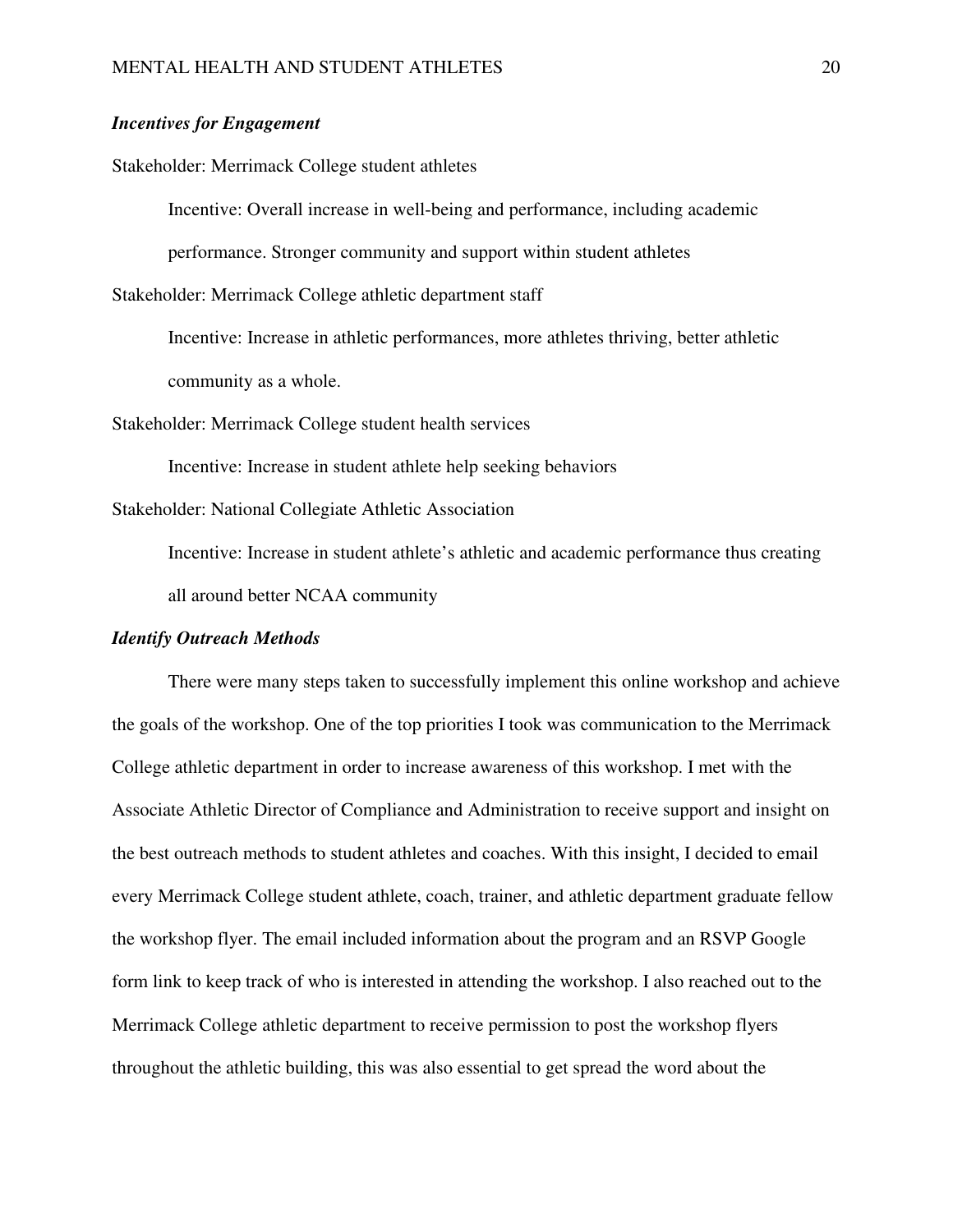workshop. Additionally, I continued to reach out and keep in contact with those listed on the responsibilities chart, especially with the athletic department as this was the main source in ensuring my program was successful.

## *Responsibilities Chart*

| <b>NAME</b>     | <b>ORGANIZATION</b>       | <b>RESPONSIBILITIES</b> | <b>CONTACT INFORMATION</b>   |
|-----------------|---------------------------|-------------------------|------------------------------|
|                 | OR AFFILIATION            |                         |                              |
| Meghan          | Merrimack College         | Design and              | barrassom@merrimack.edu      |
| <b>Barrasso</b> |                           | implement the project   |                              |
| Kristina        | VinFen, Clinical          | Discuss mental health   | Krisitina_cappello@yahoo.com |
| Cappello        | Care Manager              | resources and referral  |                              |
|                 |                           | skills.                 |                              |
| Robin Muller    | Merrimack College,        | Communicate the         | mullerr@merrimack.edu        |
|                 | <b>Associate Athletic</b> | workshop                |                              |
|                 | Director for              | information to          |                              |
|                 | Compliance/Admin.         | coaches/athletic staff. |                              |

## *Tools/Measure to Assess Progress*

I held a meeting with Robin Muller from Merrimack College athletics prior to the program to define what the athletic department would like for their student athletes to get out of this workshop; met with Kristina Cappello, mental health professional, to discuss important mental health resources and referrals necessary to cover during the workshop; workshop flyers were posted in the athletic building; email communications about the workshop was sent to student athletes and the athletic department staff to spread the word and bring in athletes to the workshop; reflections and debriefs after each activity throughout the workshop; provided mental health resources and referrals to attendees after the workshop was complete and sent out a post evaluation to see if the toolkit and resources were helpful to participants.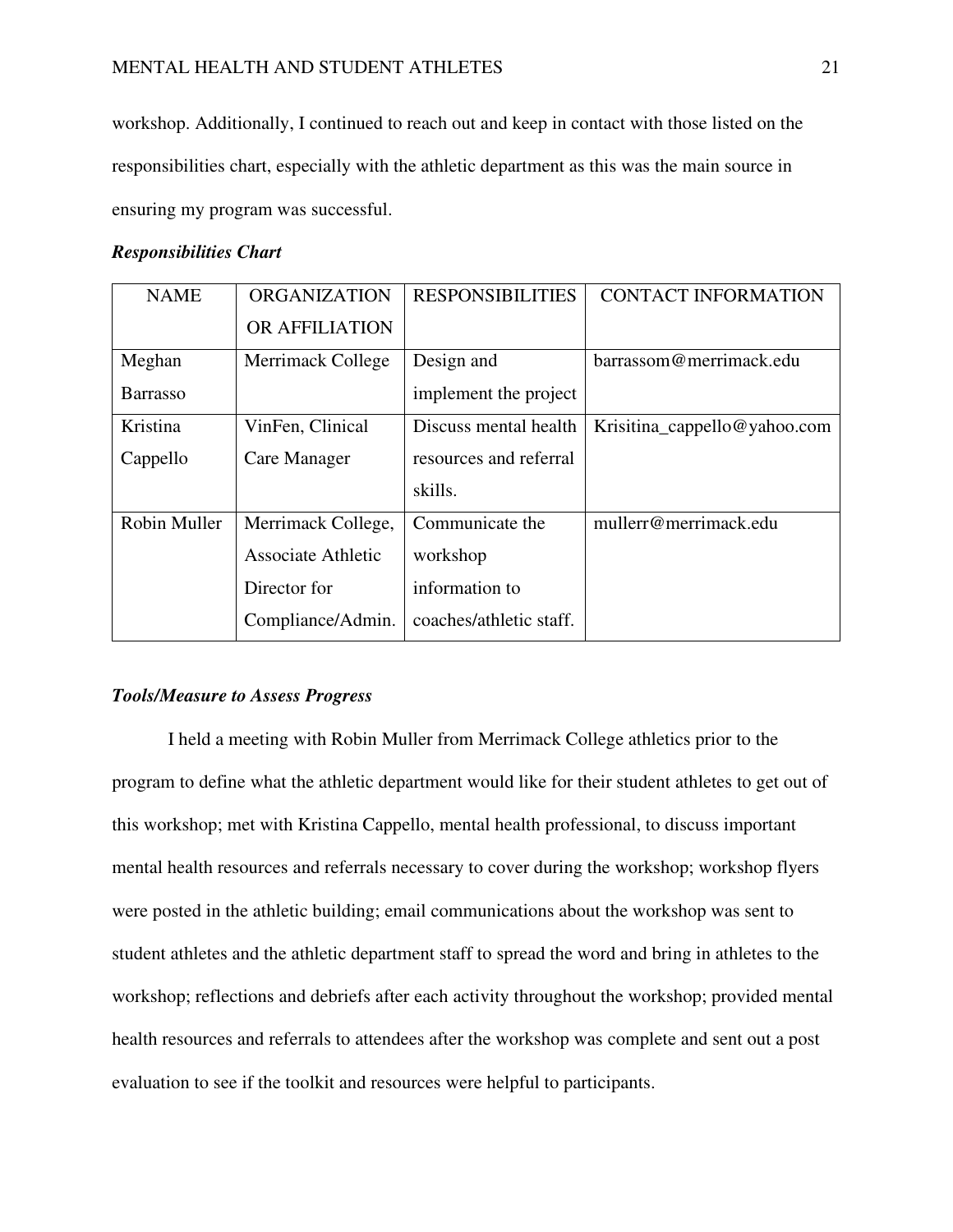## MENTAL HEALTH AND STUDENT ATHLETES 22

| January 2020  | Met with athletic department to get approval of workshop               |
|---------------|------------------------------------------------------------------------|
| February 2020 | Booked space, date and time of workshop and mental health professional |
|               | to speak.                                                              |
| March 2020    | Workshop content completed. Communications & flyers sent out to        |
|               | student athletes, coaches, athletic trainers, etc.                     |
| April 2020    | Implement workshop on April 1 and evaluate workshop.                   |

## *Implementation Timeline*

## *Logical Framework*

We will hold an online mental health education and awareness workshop for collegiate student athletes

## SO THAT…

Collegiate student athletes will have more knowledge on mental health issues, stigma, social support, and referral resources

## SO THAT…

Collegiate student athletes will have the necessary tools and resources to support their teammates/other student athletes and know the appropriate help seeking behaviors

## SO THAT…

Student athletes will feel supported by one another; their coaches, athletic trainers etc. and stigma surrounding the topic will decrease

## SO THAT…

Student athletes will have an improved overall health, personal development, social capital and coping strategies and know how to care for themselves

## SO THAT…

Student athletes will be able to increase their performance academically, athletically, and socially

## SO THAT…

A more positive and effective athletic culture and community will be created on campus

## SO THAT…

The Merrimack College athletic community can provide for the athlete as a whole.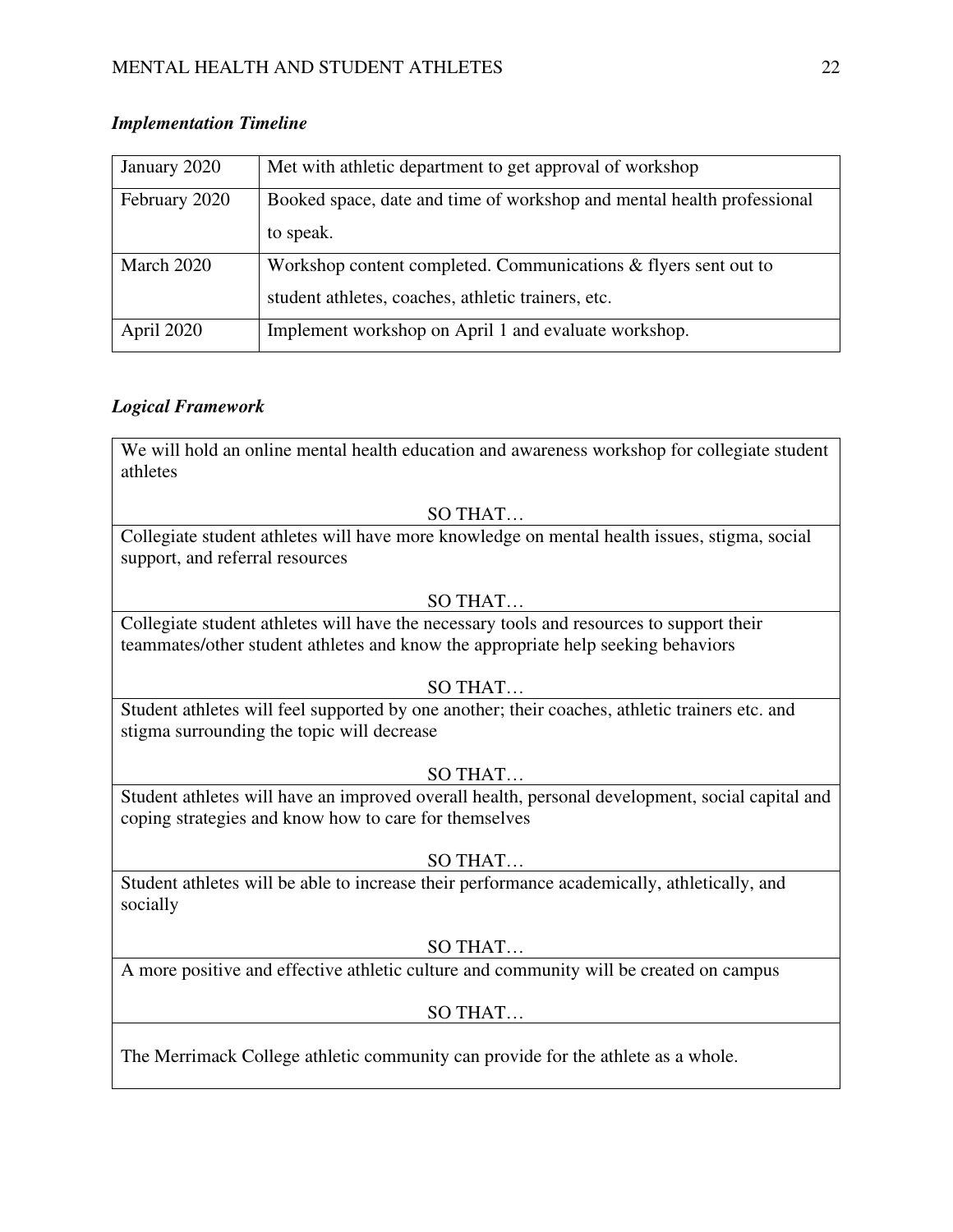#### **Results**

 The *Sports, Stress, & Stigma* mental health education and awareness workshop took place on Wednesday, April 1, 2020 from 4:00 to6:00 pm. The workshop was held through an online video conferencing format, ZOOM, and allowed for breakout rooms where attendees were able to participate in one of the activities in a much intimate group. The online workshop was geared toward Merrimack College student athletes only, with that said, a total of nine people attended the workshop, two left halfway through the workshop, and four student athletes completed a post-event evaluation.

#### *Post Event Evaluation*

 Participants were asked to complete a survey at the end of workshop before the workshop ended. Four respondents completed the post event survey, all of which were Merrimack College student athletes. Among the student athletes who completed the post event survey, two selfidentified as female and the other two self-identified as male. All but one of the respondents were freshmen, and one was a graduate student athlete. When asked to identify their race/ethnicity, all respondents identified as White / Caucasian. Lastly, respondents indicated the various sports they play at Merrimack College, which included hockey and cross-country / track and field.

 In the post-event survey, participants were asked to rate the overall workshop on a scale of 1 – excellent,  $2 - \text{good}$ ,  $3 - \text{fair}$ , and  $4 - \text{poor}$ . The average score was 1.75 (n=4), with three indicating the workshop was good and one stating it was excellent. Respondents were also asked their opinion on the importance of the issue of mental health struggles in collegiate student athletes, on a scale of  $1$  – extremely important,  $2$  – moderately important,  $3$  – of little importance, and  $4$  – not at all important. The average score of this question was a 2.0 (n=4), with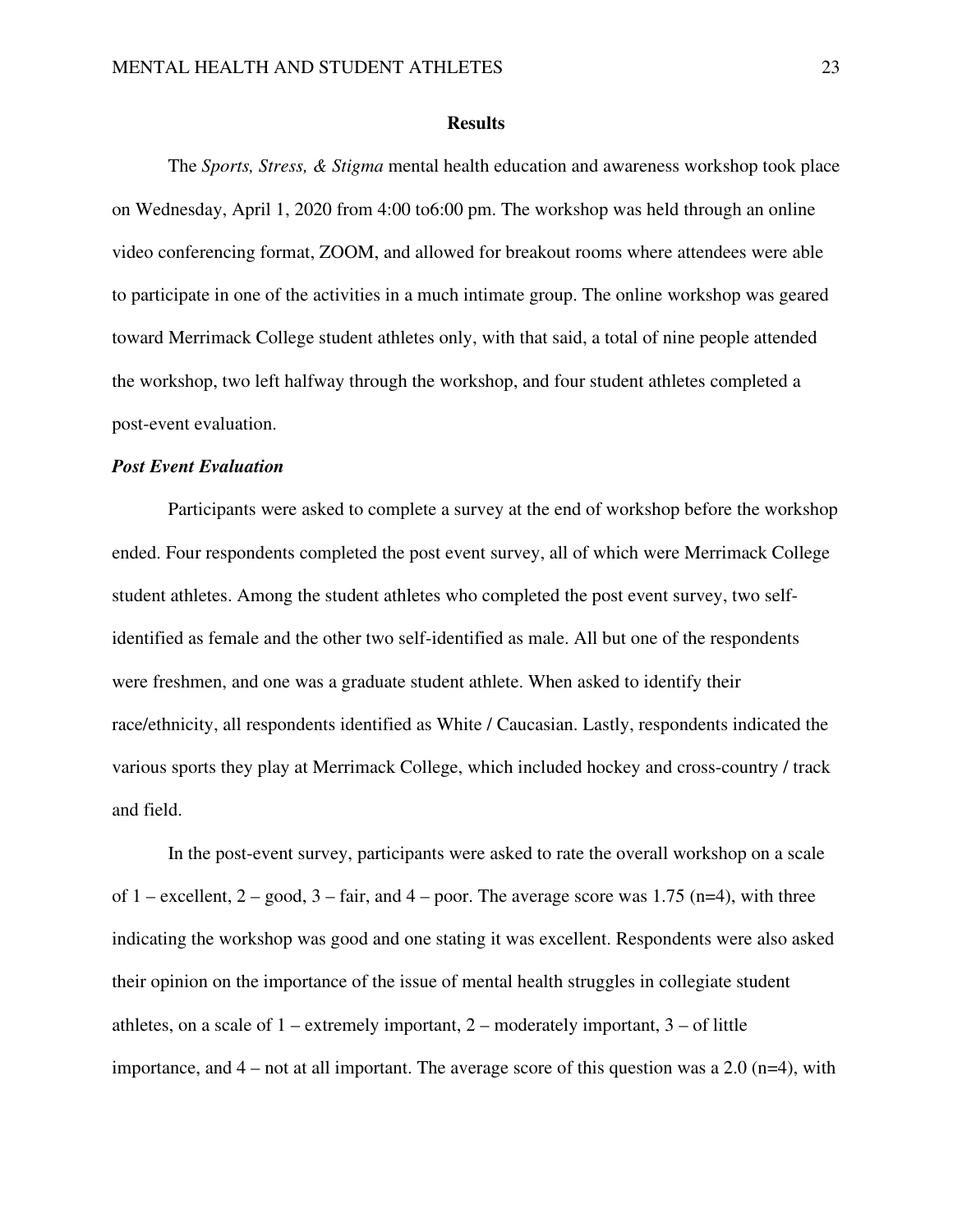all of the respondents indicating that student athlete's mental health struggles are an extremely important issue. As for social support, respondents were asked if they would know how to support a teammate who was struggling with a mental health issue. On a scale of  $1$  – definitely, 2 – probably,  $3$  – possibly a little, and  $4$  – not likely, the average score was 1.75 (n=4), with three indicating that they would definitely know how to support a teammate struggling and one respondent indicating that they would probably know how to support a teammate.

 Participants were asked a set of questions about how they understood the content of the workshop and what actions they might take as a result of the workshop. They were asked to rate their responses on a 4-scale:  $1$  – strongly agree,  $2$  – agree,  $3$  – disagree, and  $4$  – strongly disagree. The first question was, "I have a better understanding of what stigma is and what it looks like." Respondents answered this with an average score of 2.0 (n=4), starting they agree. They were then asked to rate their understanding of social supports, with an average response of 1.75 (n=4), where three indicated they agree, and one indicated they strongly agree. The third question was, "I have a better understanding of the signs and symptoms of mental health issues." Respondents answered this with an average score of 2.0 (n=4), starting they agree. The next three questions were focused on the understanding of the workshop content and how it relates to teammates. The respondents were asked to rate their consideration of how a teammate might be struggling with a mental health issue, if they will support a teammate struggling, and if they will discuss with their teammates what they have learned / their experience from the workshop. Respondents answered these three questions with an average response of 1.75 (n=4), where three individuals indicated they agree, and one indicated they strongly agree.

 Respondents were asked to share what were the most valuable things they learned from the workshop. Responses included the importance of talking to each other (n=2), one noted that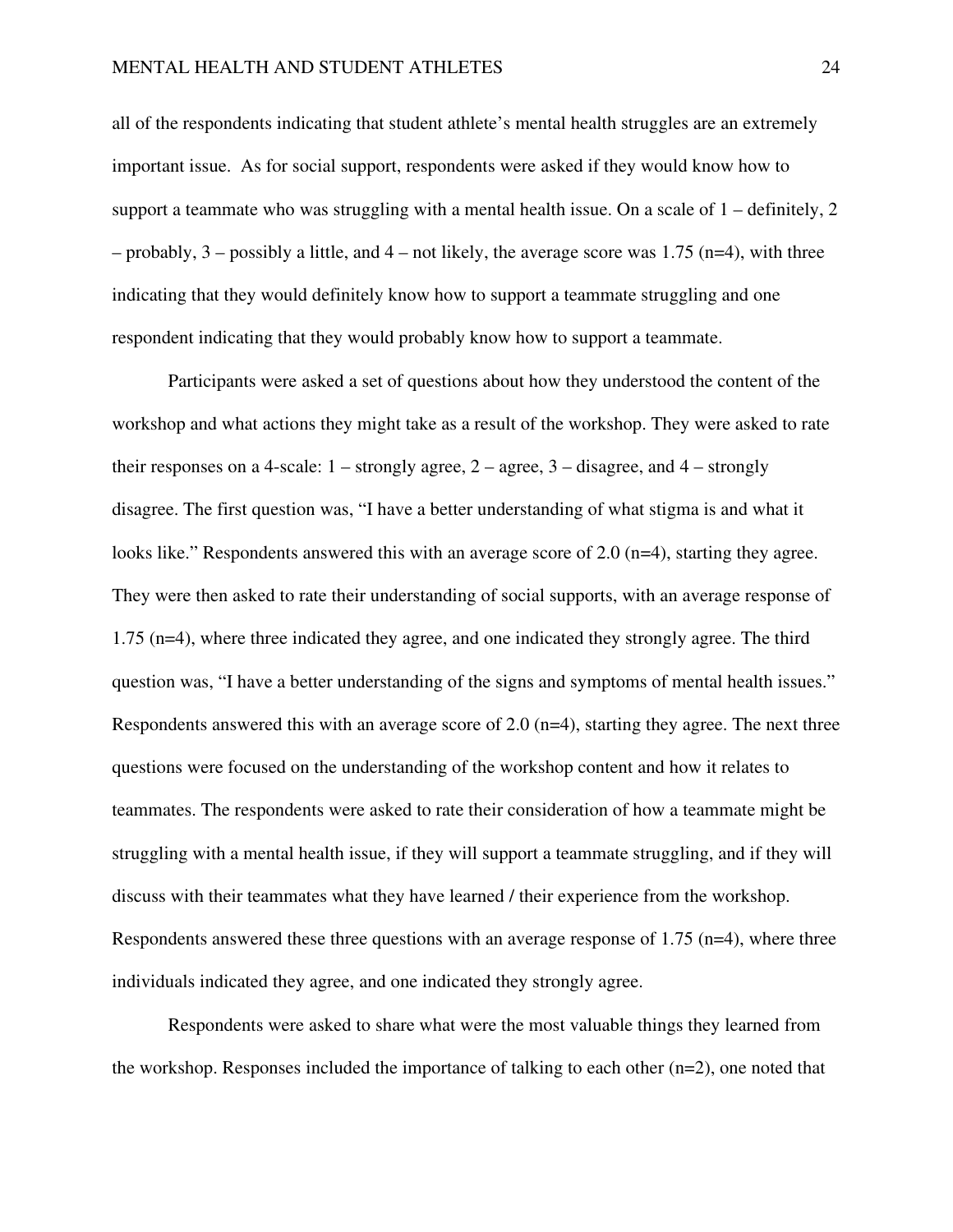they learned about different stigmas, and one noted that "we're all in this together and we need to be aware of what can hurt someone." Respondents were also asked to think about their previously held opinions / ideas of mental health and what from the workshop challenged them and these opinions. Two respondents expressed their struggle with the social support scenarios from the second workshop activity, and how they did not think of these scenarios as important before the workshop  $(n=2)$ . The respondents were then asked to identify where or whom they would reach out to for help if they were struggling with a mental health issue. Responses included friends (n=3), a coach, family, and the Hamel Health and Counseling Center at Merrimack College.

 Respondents were asked to provide their opinion on their mental health help seeking attitudes prior to and after attending the workshop through multiple choices. Help seeking attitudes prior to the workshop revealed an average response of 1.75 (n=4), where three indicated they did not having previous thoughts about help seeking and one respondent indicated they were willing to seek help if struggling with a mental health issue. Help seeking attitudes after attending the workshop revealed an average response of 1.0 (n=4), where two respondents would maybe seek help if struggling with a mental health issue and the other two respondents stating they would definitely seek help.

#### *Activity Reflections*

 Throughout the online workshop there were three activates geared toward mental health stigma and social support with a debrief discussion after each. Activity one was a Word-Cloud created by participant's responses on what characteristics they think an athlete should possess. Responses included: fearless, leadership (n=2), drive (n=2), tough (n=2), strong, competitive, relentless, hardworking, dedicated, good sportsmanship, commitment, passionate (n=3), agility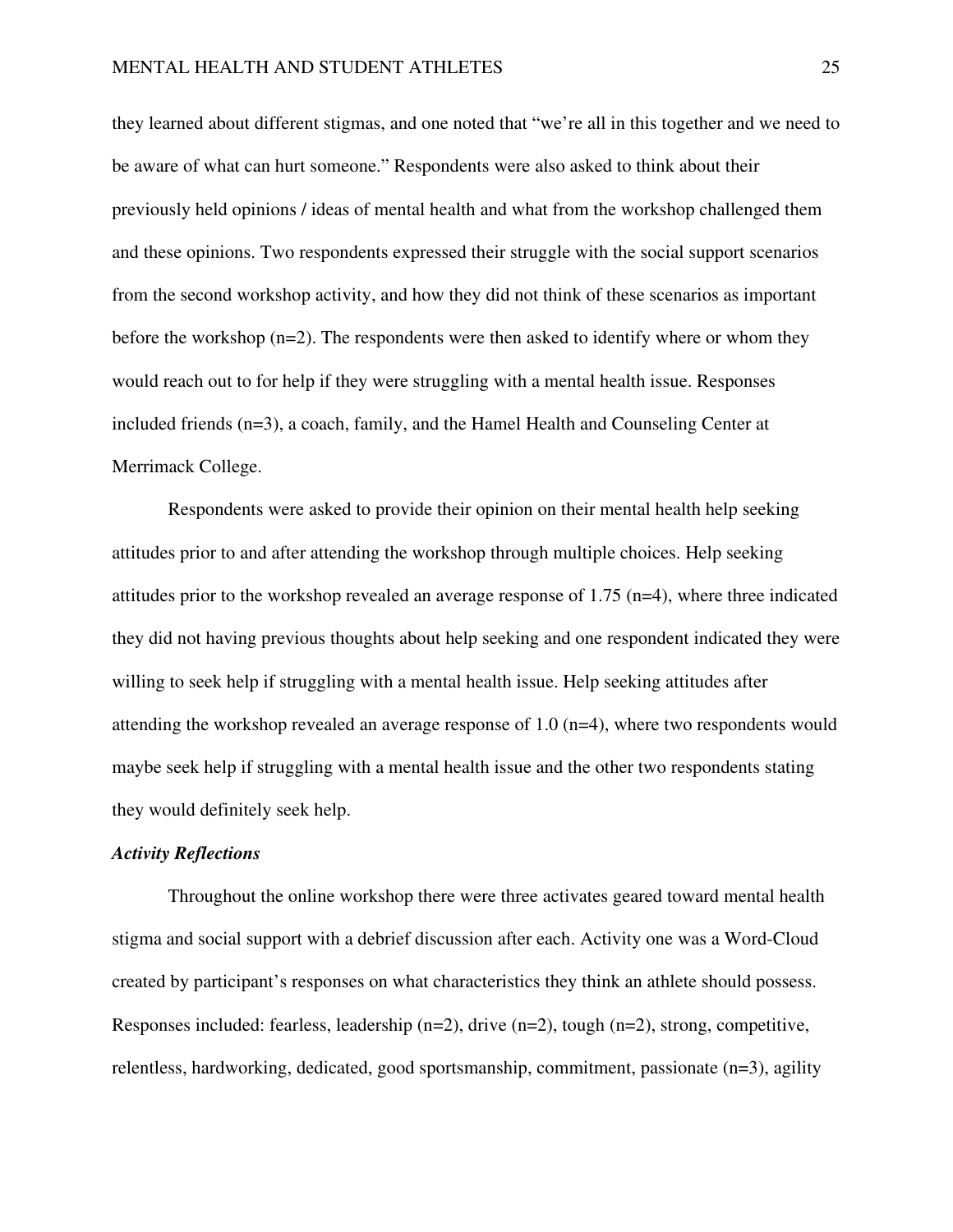(n=2), mentally tough, positivity, kindness, and calm under pressure. After posting the Word-Cloud made up of these characteristics and giving the participants a chance to look it over, we began to debrief this activity. Participants were asked what they felt were the most important characteristics from the Word-Cloud that an athlete should possess. One respondent said "commitment and dedication are the most important because if you are not putting in the work, why should you deserve a spot on the team." Another respondent talked about her experience in track and field and said "you can't always be fearless because sometimes things are unknown and scary." Two of the participants explained that they believe an elite athlete holds most of these characteristics.

 The second activity in the workshop was social support and stigma scenarios. The participants were put into breakout rooms where they read each scenario and came up with a response or plan of action for the situation. The first scenario was a teammate who was overeating to deal with their stress and another teammate commenting that they were going to get out of shape. The participants struggled with this question, but said their response to this situation by being there for the individual and brainstorming coping ideas with the person struggling. The second scenario was a teammate struggling with depression and another teammate telling them they don't want to be around them anymore because they are such a downer. The participants said they would ask the teammate who is struggling what is wrong and provide them with resources that could potentially help them get better. The participants said the teammate who was being unsupportive and mean was selfish and wondered if they could possibly be struggling too, so they would also reach out to them with resources.

The third scenario provided to the participants was "a teammate has just returned to school after being in the hospital for two weeks dealing with a severe bout of depression. They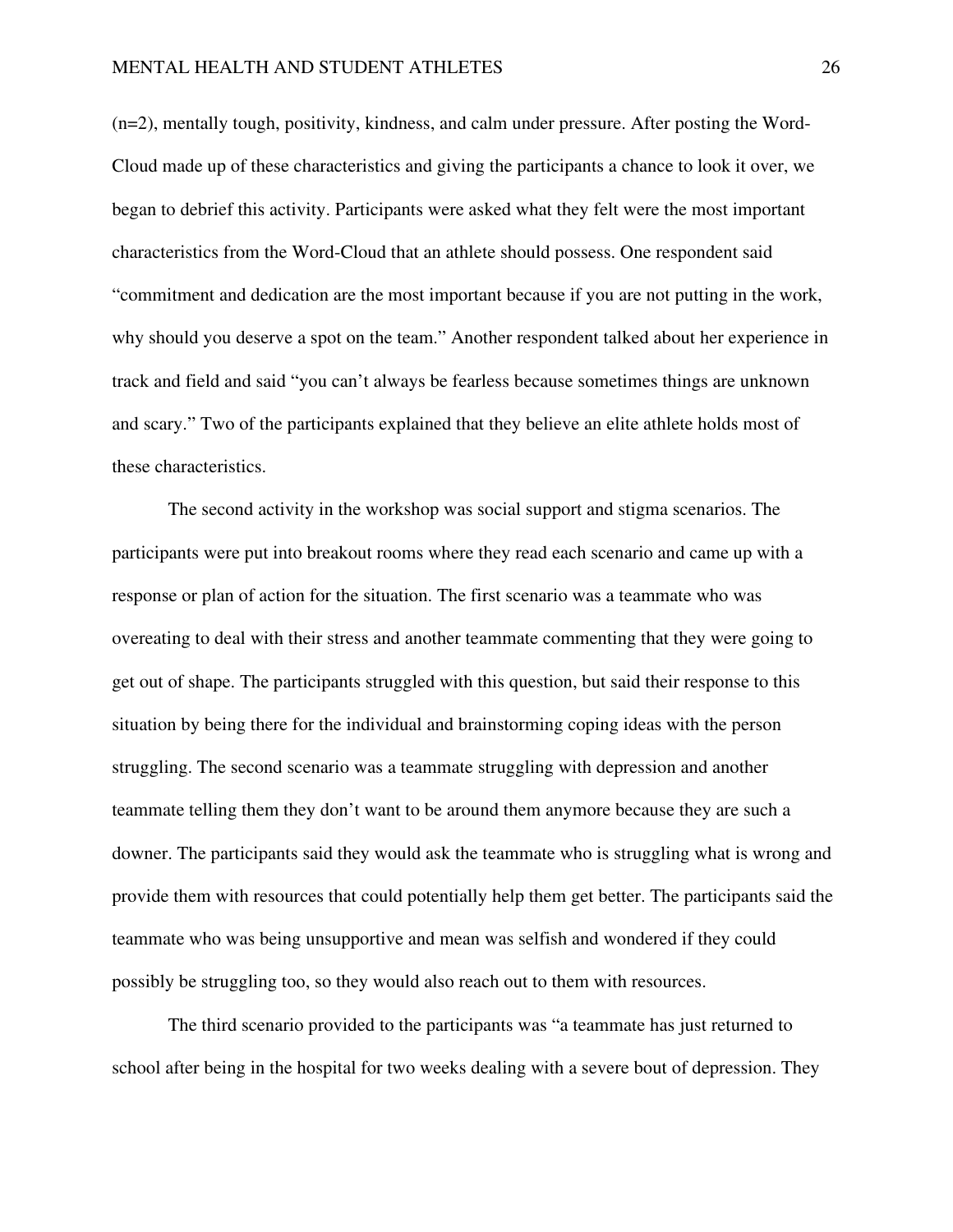are afraid to come back to the team out of fear of being stigmatized for their mental health issue". One participant explained "I would tell the teammate I'm glad they're okay, but I wouldn't poke or prod too much because I would let them open up to me when they are ready". Overall for this scenario, the participants said they would tell the teammate that the team has missed them, they would be there as a support for the teammate and tell them that they have a whole team also supporting them. The fourth scenario asked participants how they could be helpful to a teammate who was just diagnosed with ADHD and was struggling with pay attention at practice. In response to this scenario, the participants said when they're in practice and the coach calls a drill to ask the teammate if they understood, but make sure to use positive language. Two participants also suggested creating a practice plan on paper for the teammate to review. One participant suggested to make sure the coach is aware of the teammate's ADHD and have games, practices, and trips structured so there is no confusion and more of a routine for the teammate to adapt to. The final scenario was "a transfer student has just joined your team this semester. You and some of your teammates notice they struggle making friends and some people on the team have started to pick on them". The participants struggled with this scenario because they explained that this is not something they have seen happen before. Three participants responded to this scenario by stating that the new teammate could be struggling with an issue, so it is never okay to pick on someone struggling. One participant suggested getting to know the new teammate by inviting them out or grabbing lunch. Another participant said "they transferred for a reason, maybe figure out what that reason is and how they're beneficial to our team".

The third activity of the workshop was called "Choose the Jersey", where participants were encouraged to anonymously write something they wish their teammates/coaches knew about them on clipart jerseys for all to see on the PowerPoint. There were only three responses to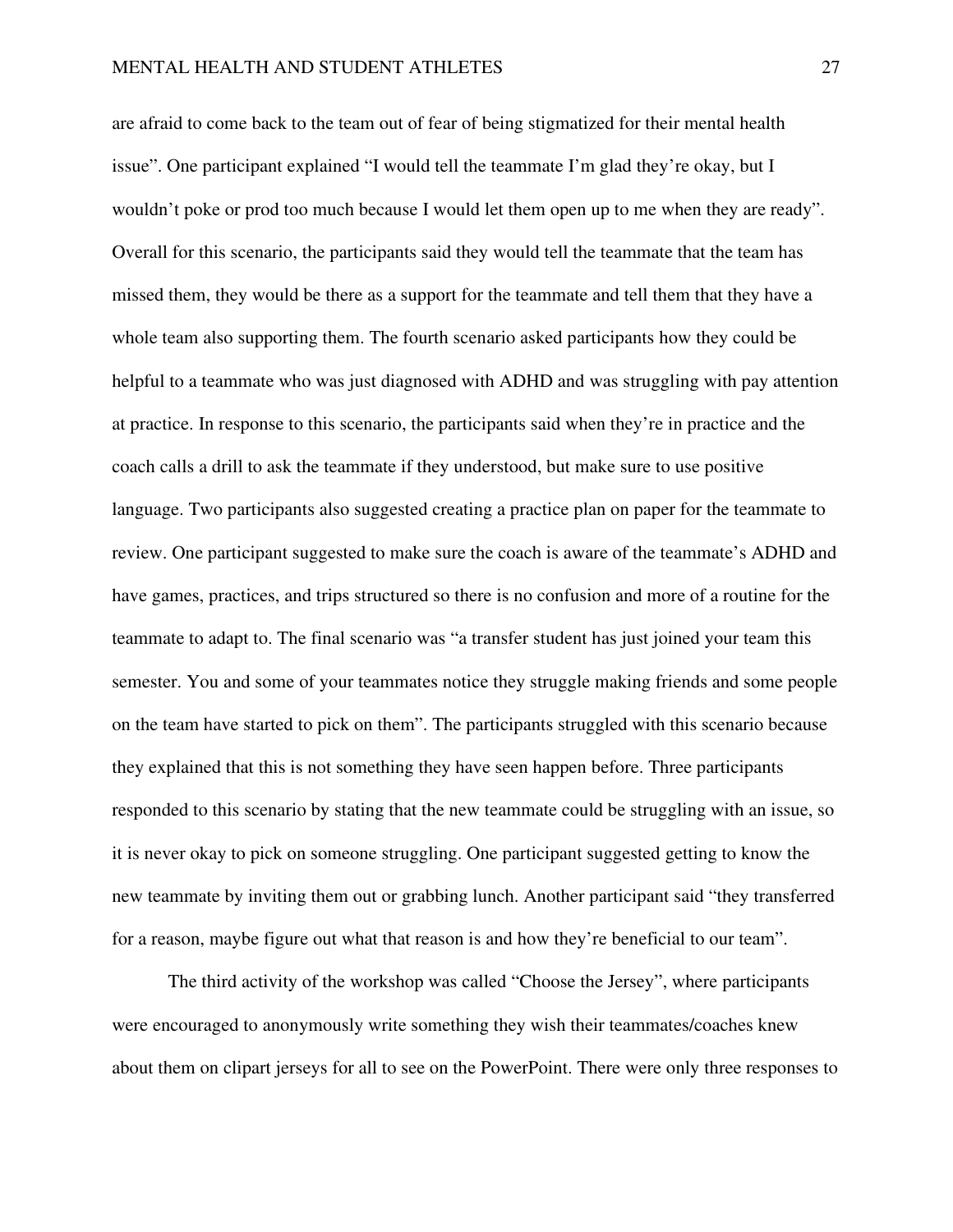this activity; one respondent wrote "When I'm overwhelmed, I cry not from madness but from stress". Another respondent wrote "my sport is how I cope with anxiety.", and a third respondent wrote "I suffer from anxiety."

#### **Discussion**

 The workshop activities, debrief discussions, post event evaluations and overall engagement of the workshop allowed me to assess the success of my online workshop. During the workshop, the participants were attentive and followed some basic directions listed on the logistics slide, such as keeping their microphones off to allow for a better learning experience for all to hear. In the beginning of the workshop the participants were willing to introduce themselves and create a welcoming space among one another.

 Activity one of the workshop, the athlete characteristic Word-Cloud, allowed participants to get their minds thinking about internal pressures that an athlete might feel they need to achieve. The participants were more than willing to participate in this activity and provided a number of positive characteristics an athlete should possess. What was interesting about the responses from this activity was that no negative characteristics were mentioned, but one of the characteristics mentioned was "mentally tough". We discussed this characteristic and if it is acceptable to not be mentally tough at times and if that makes you any less of athlete. The participants struggled with answering this question, which reveals that they have not thought about mental toughness in a negative way. When I asked the participants if they feel as though they possess all of the characteristics in the Word-Cloud, one answered yes and two other participants said an athlete should possess most of these characteristics. This shows that these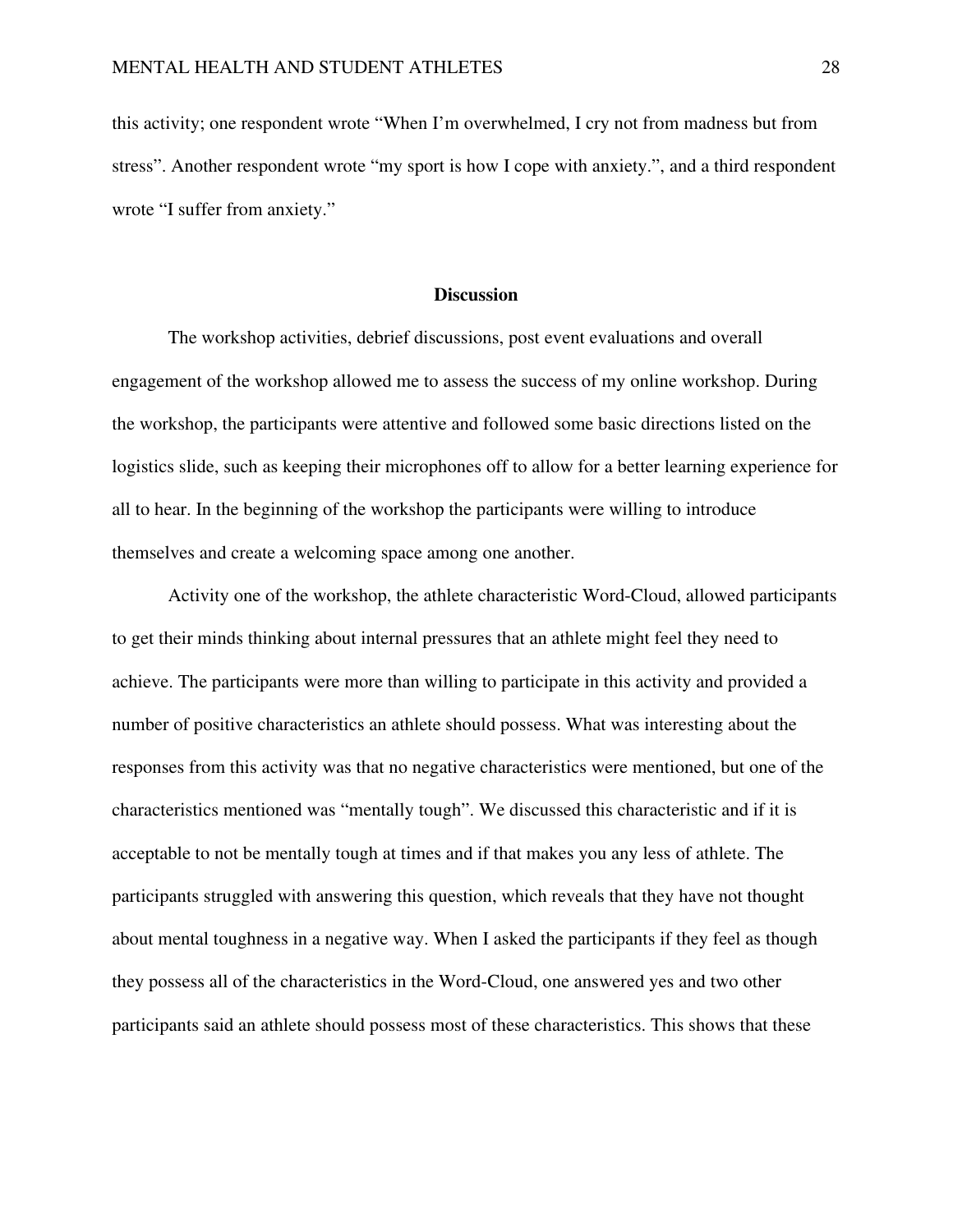athletes have so much pressure to be all of these positive characteristics and if they are not, they feel like they fail as an athlete.

 The second workshop activity allowed for participants to work together to create a social support response to scenarios surrounding the idea of stigma. For all of the scenarios, the participants came up with responses that supported the teammate who was struggling. From the responses to these activities, it is clear that the participants have an understanding of social support and how to be there to support a teammate who is struggling. As for the scenario about the transfer teammate struggling, the participants found this to be very surprising and struggled to agree on a response to this situation because they have not experienced a situation like this before. This response shows the participants willingness to accept new and incoming student athletes regardless of their struggles.

 The last workshop activity where the student athletes were encouraged to anonymously share something with their teammates or coach knew about them revealed their hesitation and reluctance to share personal information about themselves. This could be a result of the limitations to this workshop. Those student athletes who responded to this scenario revealed that they indeed struggle with mental health issues.

 The post evaluation workshop surveys revealed Merrimack College student athlete's perspectives and opinions on the idea of mental health issues, social support, stigma and referral methods. The evaluations revealed that student athletes believe mental health issues are of high importance and they are able to understand and identify the many different mental health issues. The data also revealed that if a teammate were struggling, Merrimack College student athletes have the knowledge and tools to support them. Data from the evaluations along with the scenario activity also revealed that Merrimack College student athletes have a lot of social support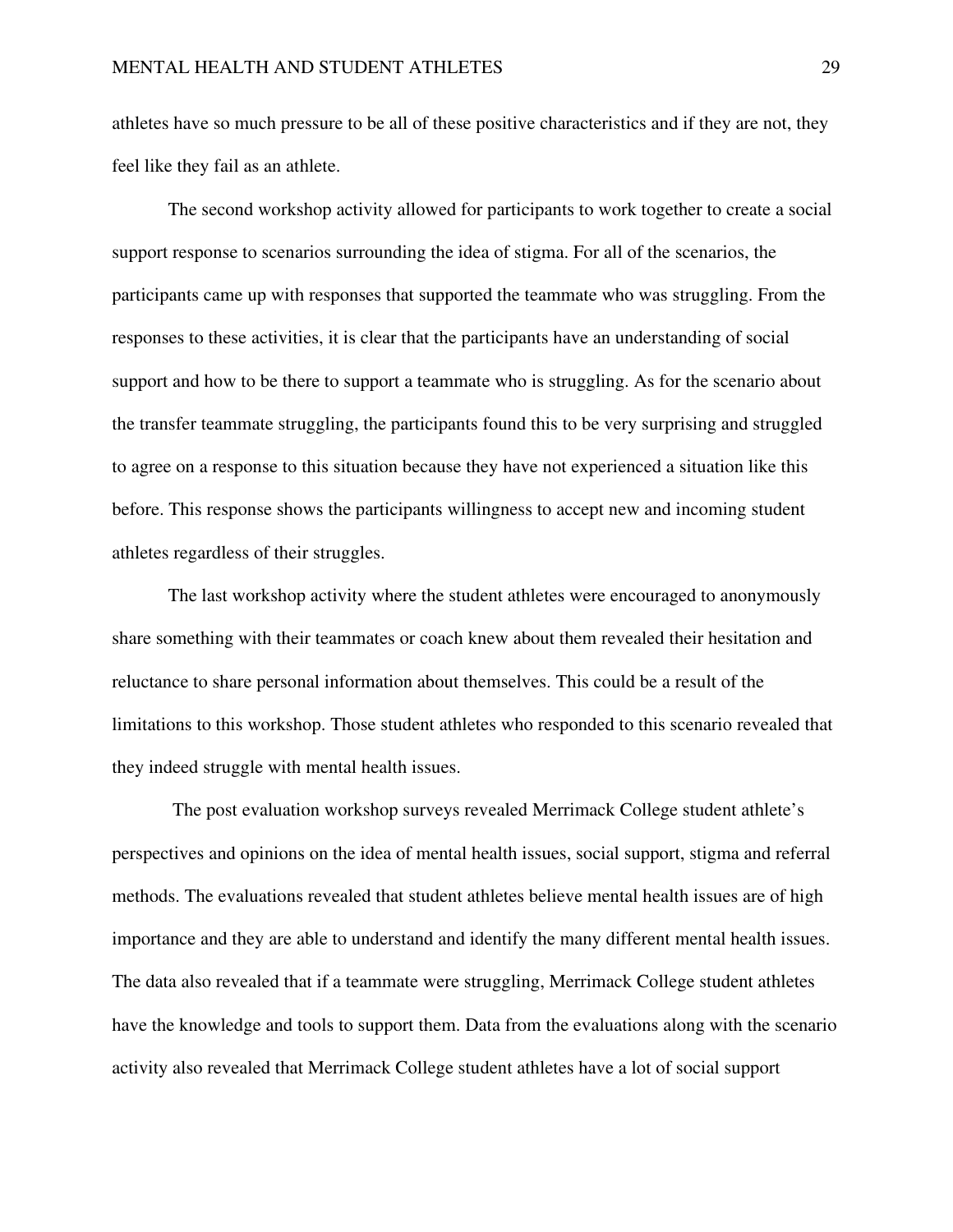between teammates, and are able to feel comfortable reaching out to coaches, teammates, friends and family in times of need. In terms of help seeking attitudes, after the workshop was complete, student athletes became more willing to seek help for issues and identified the campus counseling service, Hamel Health, as a resource.

There were many similarities between the literature and results and feedback from this research. From the post workshop evaluations, females were identified as more likely to seek help for mental health issues, which connects back to research done by Moret-Tatay, Beneyto-Arrojo, Laborde-Bois, MartÍnez-Rubio and Senent-Capuz (2016). Also connecting to the literature, social support was one of the most important factors to the participants when it comes to dealing with mental health issues. Respondents of the post evaluation identified sharing what they have learned from the workshop with their teammates, which connects with literature on trainings and best practices to continue to educate student athletes and athletic departments on mental health issues in student athletes. Despite the change in format from face-to-face to online, I believe this workshop was just as valuable in reaching student athletes. Those who participated in the workshop were looking to create a supportive space to hold a conversation about mental health and student athletes.

## *Limitations*

 Although the workshop was successful and held meaningful conversations, there were some limitations that could have hindered the workshop. A limitation from the program was the sample size of the participants I was gearing the workshop toward. Student athletes are only a small percentage of the Merrimack College student body, thus this created a smaller pool of potential participants for my workshop.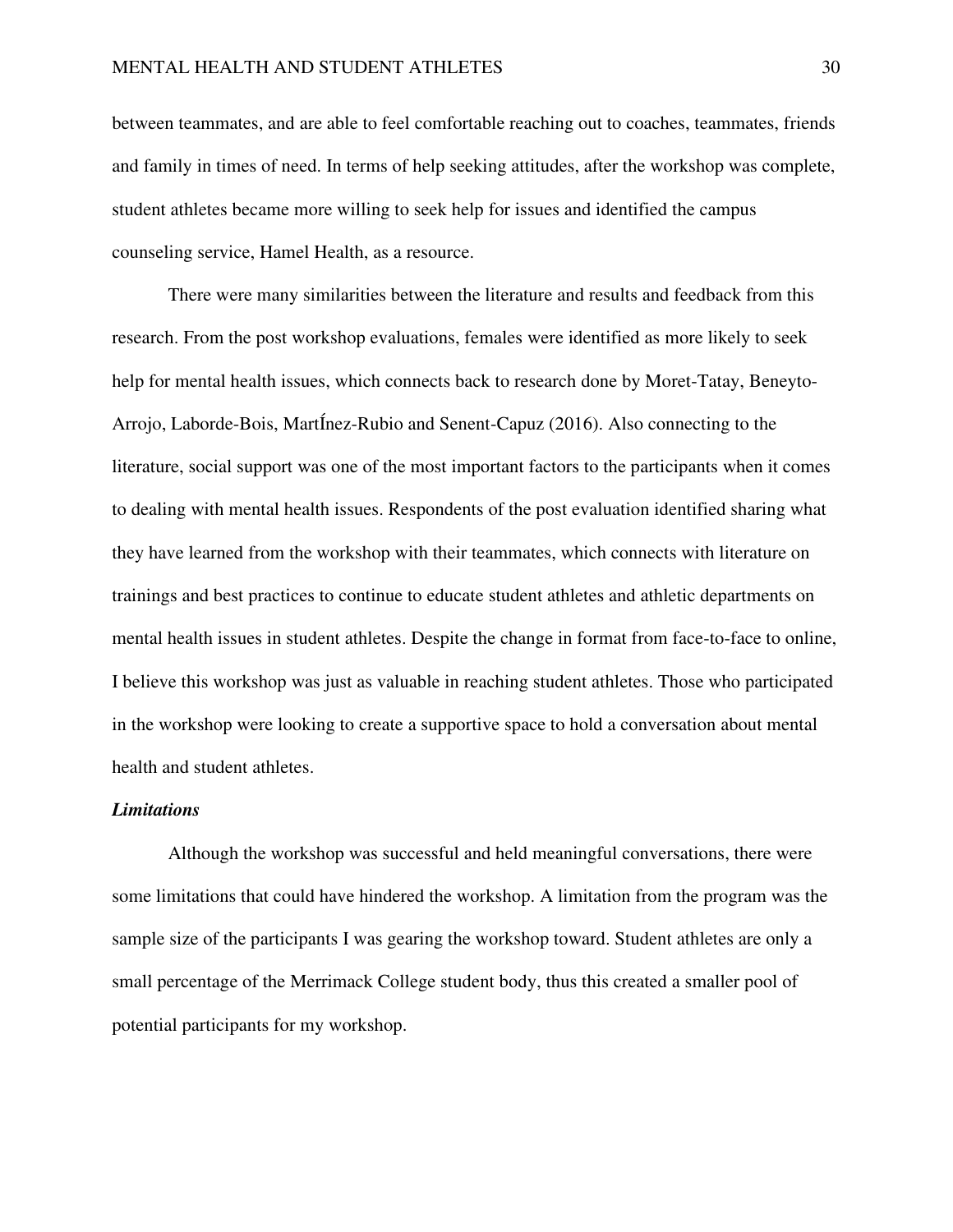One of the main limitations I faced when creating my program was having to reconstruct the workshop to an online format due to the COVID-19, the Coronavirus global pandemic. My original workshop was supposed to meet face-to-face on Wednesday, March 18, 2020 in the athletic building on Merrimack College's campus. When the outbreak of COVID-19 occurred, a stay at home order was instructed by the Governor of Massachusetts. In response to this, on March 14, 2020 Merrimack College closed the campus as a whole and moved to remote and online learning for the remaining of the semester. With this drastic change, I had to take steps to transform my in-person workshop to an online workshop via an online conferencing platform, ZOOM. This drastic change created a limitation to the number of student athletes who wanted to take part in the workshop because it was no longer face-to-face.

Activities in the workshop had to be reconstructed to allow for learning through an online platform. Activities one and three, the Word-Cloud and Choose the Jersey, were originally supposed to be an anonymous, using a bucket that the participants could drop their responses in and I was going to read the off one by one and hang them on the wall for all to see. Instead, I changed this to privately messaging their responses to an individual who was helping me run my program. This is a limitation because with this change, participants might have felt more reluctant to fully answer due to their responses not being anonymous.

Another factor that could have possibly limited the attendance in my program was the fact that Merrimack College students and faculty have been constantly using ZOOM to connect for classes, meetings, etc. A study by Nichols and Levy (2009) revealed that student athlete's attitudes to online learning were neutral. The constant use of ZOOM by the Merrimack College community could have had an effect on the desire to attend a program through this platform, simply because of the over-use of it. At the same time, virtual classes for the Merrimack College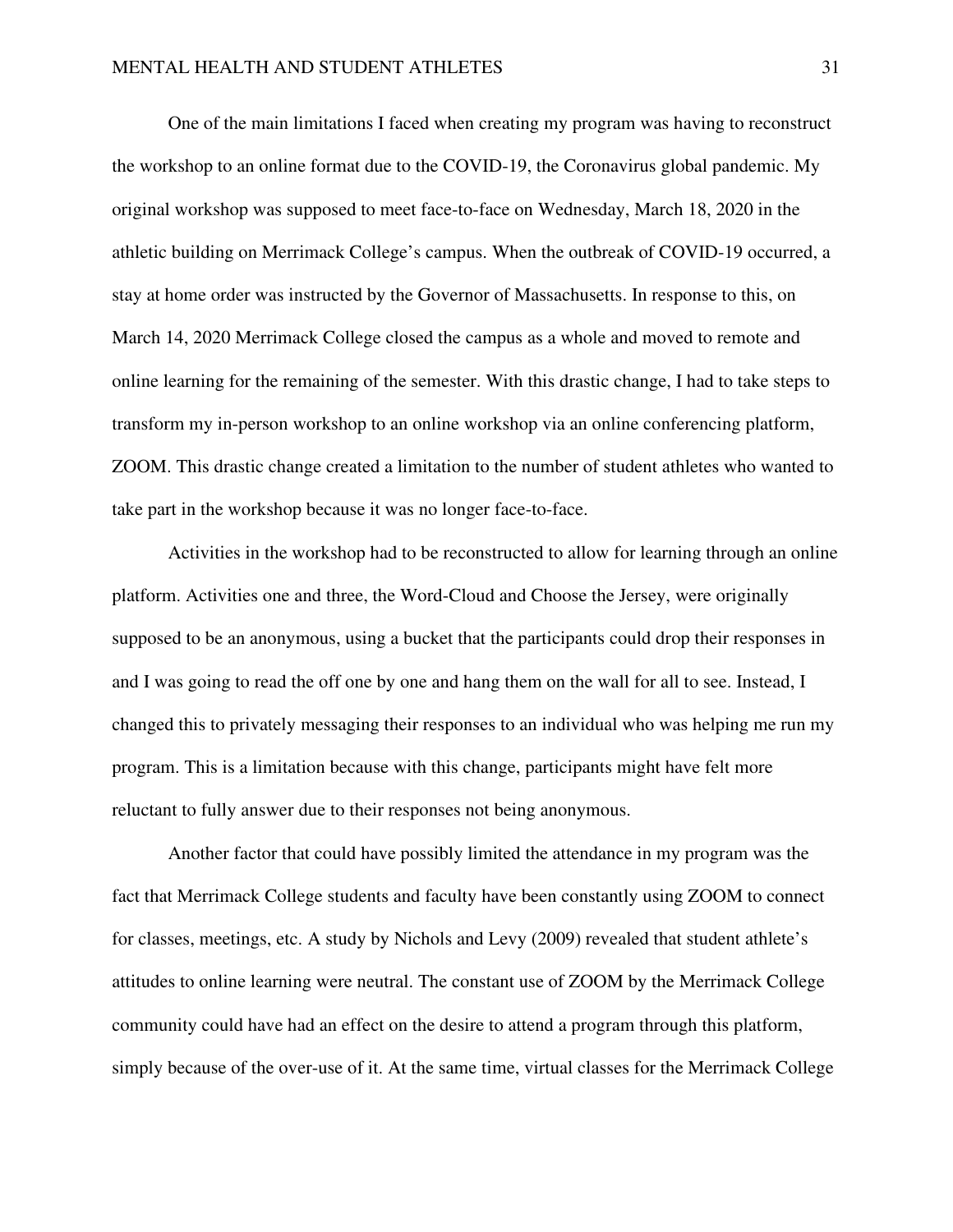students may be a burden for some. Some students might not have the appropriate space where they can take part in the workshop and have the ability to safely speak about the topic of mental health and/or share their experiences. This could be because of backlash from their parents or whoever they live with.

 A huge potential limitation to the workshop was the fact that a Merrimack College athletic department staff attended the program. Although the flyers for the workshop specified student-athletes only, somehow a Merrimack College athletic trainer was passed along the invite to the workshop. This created a possible limitation to the willingness for student athletes to participate and hold conversations throughout the workshop. Since the athletic trainer has worked with some of the student athletes who participated in the program, many might have felt reluctant to discuss their true thoughts on mental health issues.

#### *Implications for Future Projects*

 For the future, from the positive feedback from this workshop, I would love to actually hold this program face-to-face on campus. The success of the RSVP for the face-to-face workshop was far higher than the online workshop RSVP, which suggests that student athletes might be more willing to participate in a program in-person rather than online. This could be linked with the idea of student athletes being used to having in-person practices, games, and classes. Since the discussions were so in depth during the scenario activities, and survey feedback mentioned having fewer PowerPoint slides, I would definitely implement more activities throughout the workshop.

 The successful feedback on learning throughout the program revealed that Merrimack College student athletes are willing to learn more and have conversations on mental health, but providing a space with solely student athletes is an implication for future workshops. Many of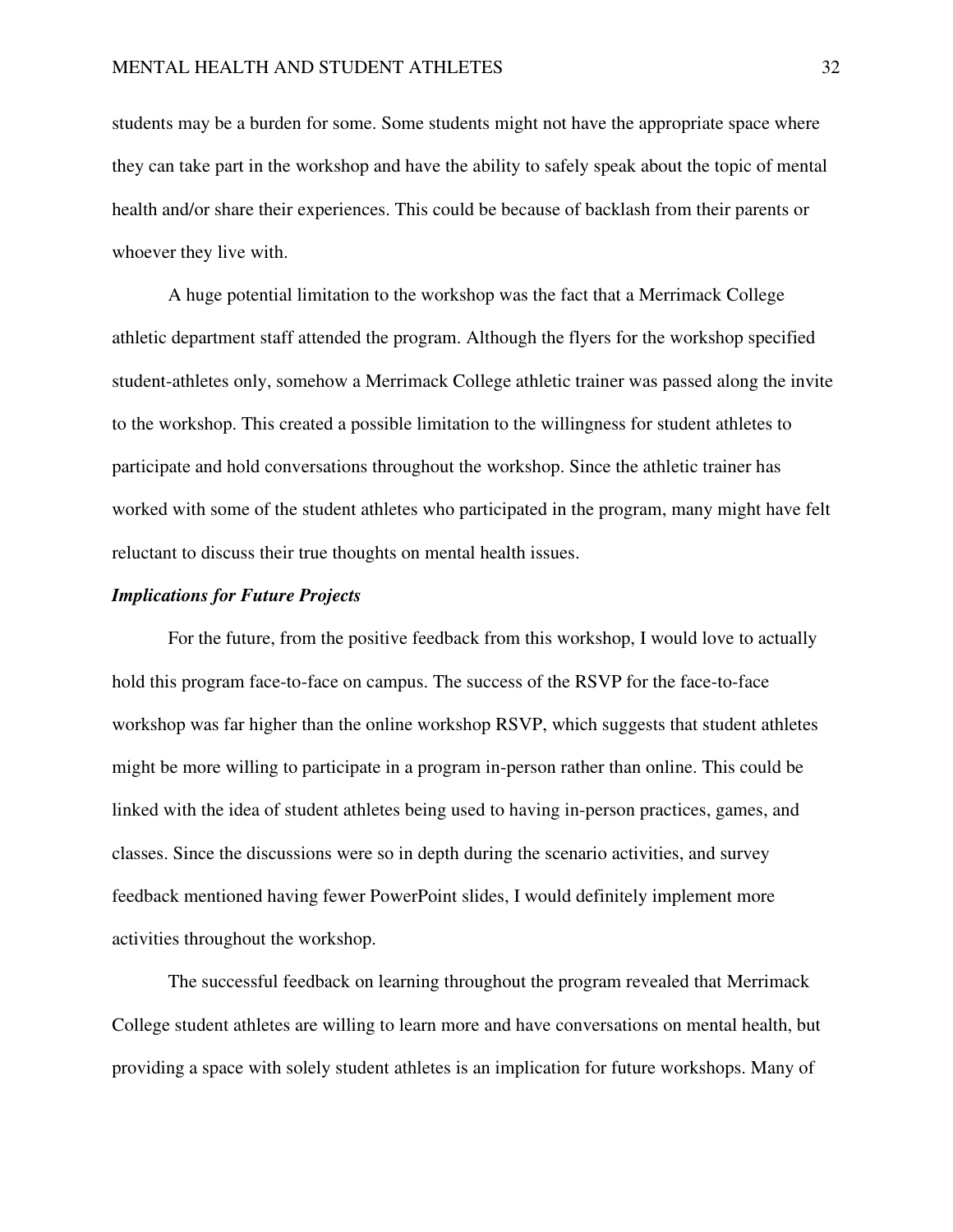## MENTAL HEALTH AND STUDENT ATHLETES 33

the student athlete participants identified a number of help seeking and social support resources they can turn to in time of need. An implication for the future would be to partner with Hamel Health or an additional mental health resource and have them explain their services to the participants. Additionally, since social support of teammates was such a large understanding throughout the program, opening up a conversation of social support by the athletic department, including coaches, trainers, and staff would be a future implication to discuss with the student athletes to understand their outlook on support of athletic departments to student athlete's mental health.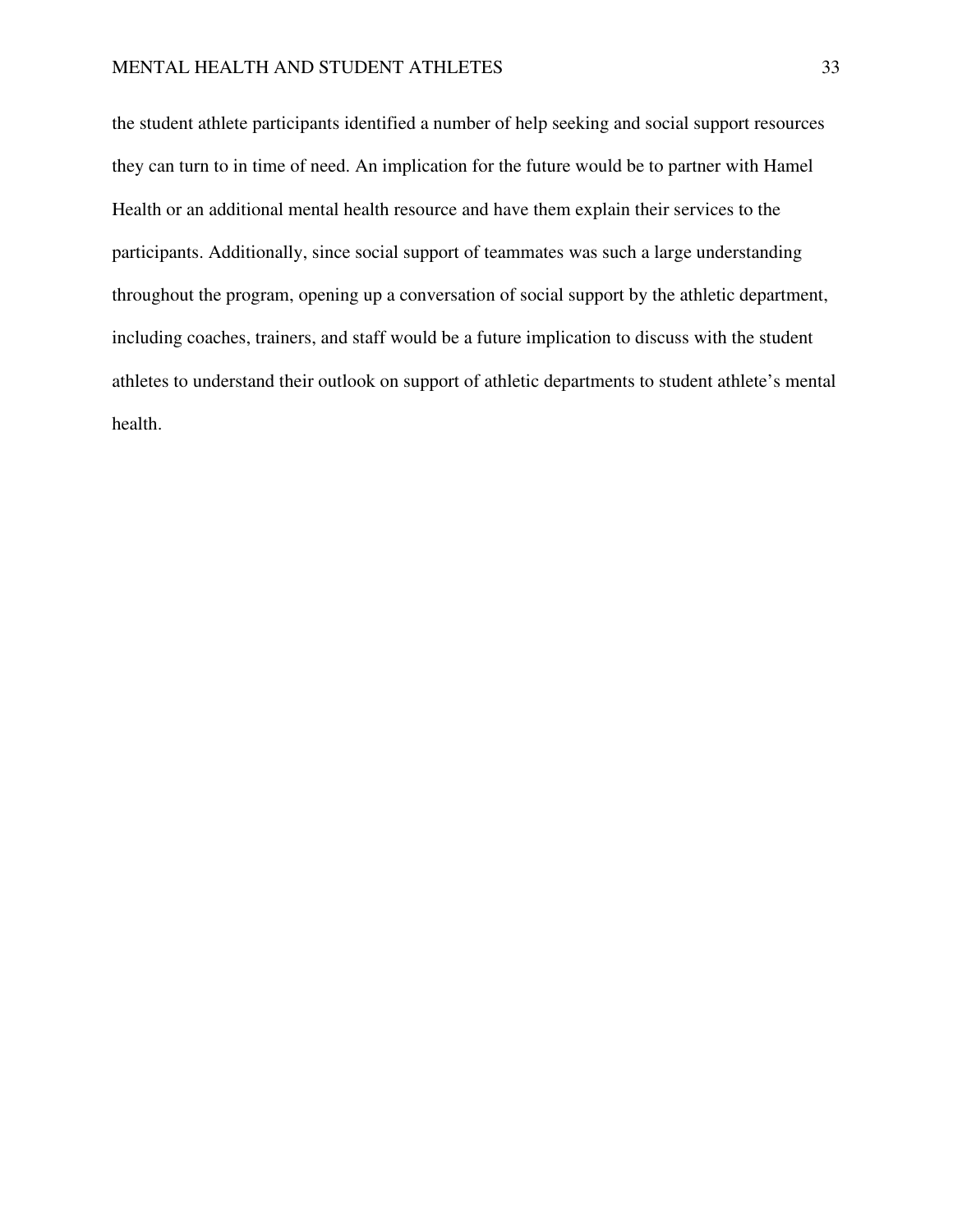#### **References**

- American College Health Association. (2019). *American College Health Association-National College Health Assessment II: Undergraduate student executive summary Spring 2019*. Silver Spring, MD: American College Health Association.
- Beauchemin, J. (2014). College student-athlete wellness: an integrative outreach model. *College Student Journal*, *48*(2), 268–280.
- Brunel University London (2019). Wellbeing boost when sports coaches given mental health first aid training. Retrieved from https://www.brunel.ac.uk/news-andevents/news/articles/Wellbeing-boost-when-sports-coaches-given-Mental-Health-First-Aid-training
- Dettl-Rivera, M. G., (2019). *Promotion of mental health referral efficacy in college athletic trainers* (Doctoral dissertation). The University of North Carolina at Greensboro.
- Goffman, E. (1963). *Stigma: Notes on the management of spoiled identity.* Englewood Cliffs, N.J.: Prentice-Hall.
- Hagiwara, G., Iwatsuki, T., Isogai, H., Van Raalte, J. L., & Brewer, B. W. (2017). Relationships among sports helplessness, depression, and social support in American college studentathletes. *Journal of Physical Education and Sport*, *17*(2), 753–757.
- Hong, E., Keenan, L., & Putukian, M. (2018). Addressing mental health issues in the collegiate student-athlete. *Athletic Training and Sports Health Care: The Journal for the Practicing Clinician*, *10*(2), 54–58.
- Hubbard K, Reohr P, Tolcher L, Downs A. (2018) Stress, mental health symptoms, and helpseeking in college students. *Psi Chi Journal of Psychological Research, 23*(4), 293-305. doi:10.24839/2325-7342.JN23.4.293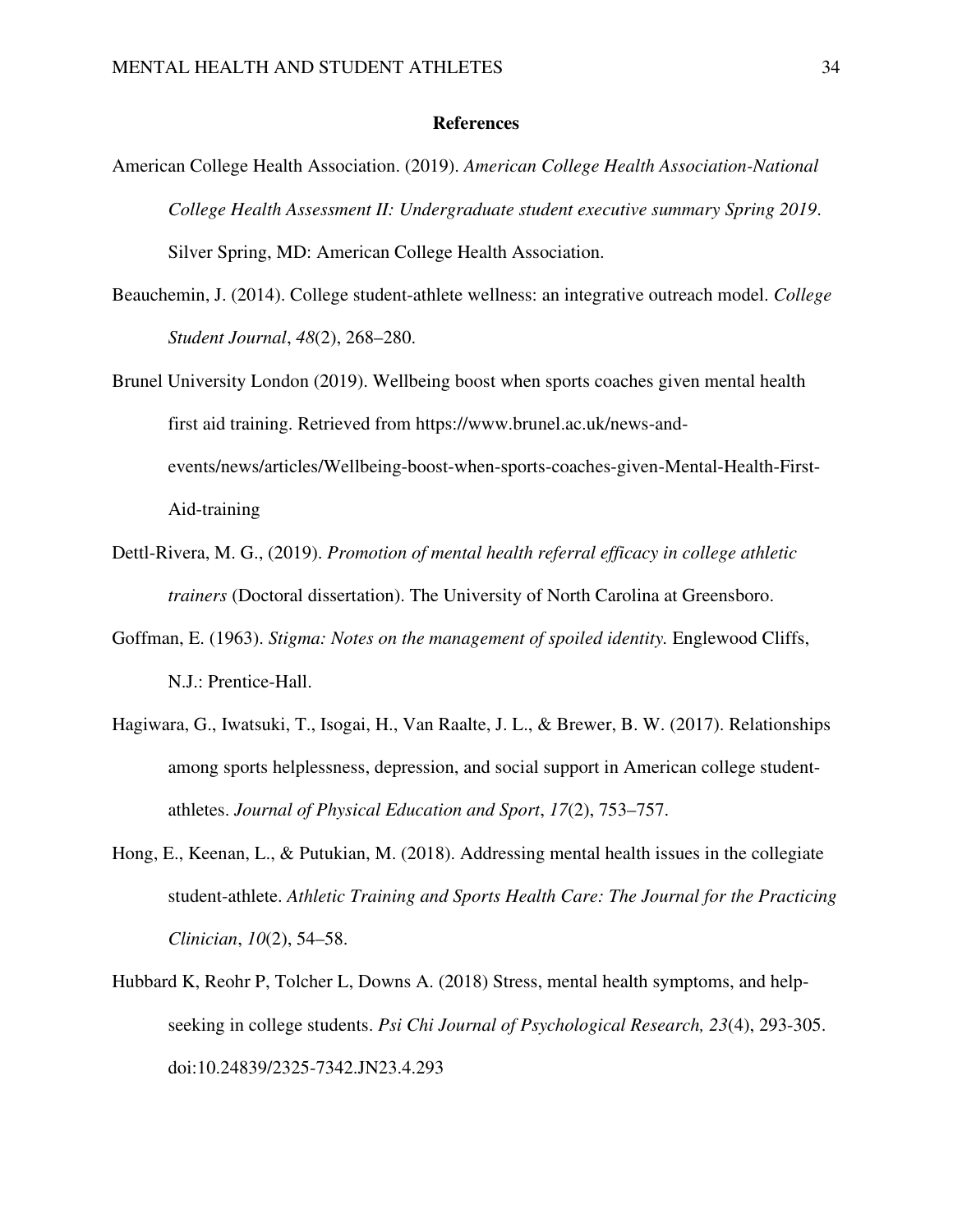- Kaier, E., Cromer, L. D., Johnson, M. D., Strunk, K., & Davis, J. L. (2015). Perceptions of mental illness stigma: comparisons of athletes to nonathlete peers. *Journal of College Student Development*, *56*(7), 735–739.
- Kaminski, T. W. (2016). Mental health concerns in athletes: heightened awareness needed for sports health care professionals. *Athletic Training and Sports Health Care: The Journal for the Practicing Clinician*, *8*(4), 135–137.
- Kroshus, E. (2017). Stigma, coping skills, and psychological help seeking among collegiate athletes. *Athletic Training and Sports Health Care: The Journal for the Practicing Clinician,* 9(6), 254–262. doi:10.3928/19425864-20171010-02
- Moret-Tatay, C., Beneyto-Arrojo, M. J., Laborde-Bois, S. C., Martinez-Rubio, D., & Senent-Capuz, N. (2016). Gender, coping, and mental health: A bayesian network model analysis. *Social Behavior and Personality: An International Journal*, *44*(5), 827–836.
- Newton, F. B., Angle, S. S., Schuette, C. G., & Ender, S. C. (1984). The assessment of college student need: First step in a prevention response. *Personnel and Guidance Journal*, *62*(9), 537–543. doi:10.1111/j.2164-4918.1984.tb00271.x
- Nichols, A. J., & Levy, Y. (2009). Empirical assessment of college student-athletes' persistence in e-learning courses: A case study of a U.S. National Association of Intercollegiate Athletics (NAIA) institution. *Internet and Higher Education*, *12*(1), 14–25.
- Porter, S. (2018). A descriptive study of post-secondary student mental health crises. *College Quarterly*, *21*(3), 1-21.
- Rao, A.L., Asif, I.M. & Drezner, J.A. (2015). Suicide in national collegiate athletic association (NCAA) athletes: A 9-year analysis of the NCAA resolutions database. *Sports Health: A Multidisciplinary Approach, 7*(5), 452-457.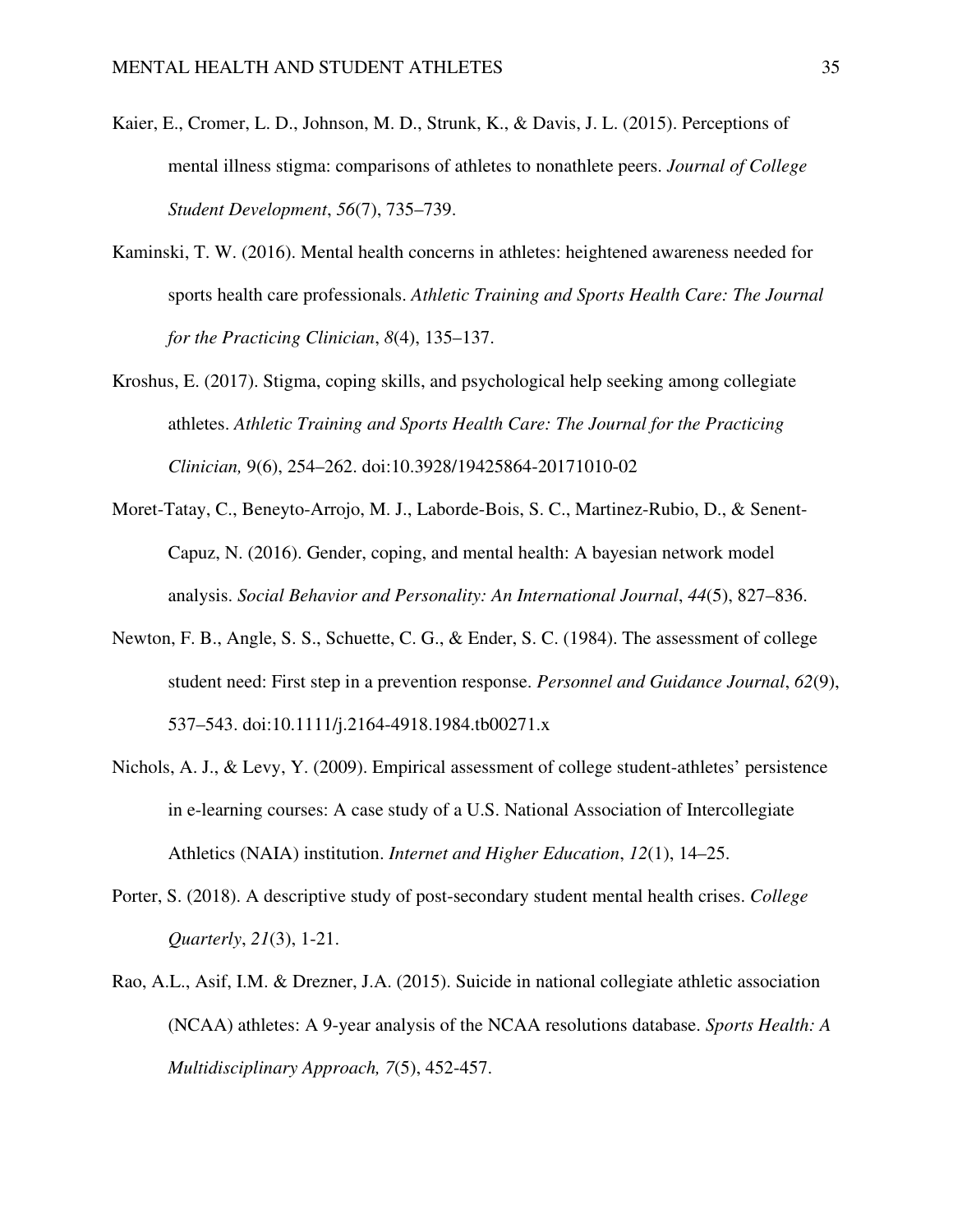- Ryan, H., Gayles, J. G., & Bell, L. (2018). Student‐athletes and mental health experiences. *New Directions for Student Services, 2018*(163), 67–79. doi:10.1002/ss.20271
- Snedden, T. R., Scerpella, J., Kliethermes, S. A., Norman, R. S., Blyholder, L., Sanfilippo, J., … Heiderscheit, B. (2019). Sport and physical activity level impacts health-related quality of life among collegiate students. *American Journal of Health Promotion*, *33*(5), 675–682.
- Soet, J., & Sevig, T. (2006). Mental health issues facing a diverse sample of college students: results from the college student mental health survey. *Journal of Student Affairs Research and Practice*, *43*(3), 410–431.
- Van Raalte, J. L., Andrews, S., Cornelius, A. E., Diehl, N. S., & Brewer, B. W. (2015). Mental health referral for student-athletes: web-based education and training. *Journal of Clinical Sport Psychology*, *9*(3), 197–212.
- Wahto, R. S., Swift, J. K., & Whipple, J. L. (2016). The role of stigma and referral source in predicting college student-athletes' attitudes toward psychological help-seeking. *Journal of Clinical Sport Psychology*, *10*(2), 85–98.
- Whitehead, P. M., & Senecal, G. (2019). Balance and mental health in NCAA Division I studentathletes: An existential humanistic view. *The Humanistic Psychologist (advanced online publication)*. doi.org/10.1037/hum0000138
- Wolanin, A., Hong, E., Marks, D., Panchoo, K., & Gross, M. (2016). Prevalence of clinically elevated depressive symptoms in college athletes and differences by gender and sport. *British Journal of Sports Medicine*, *50*(3), 167–171.

Wrisberg, C. A. (1996). Quality of life for male and female athletes. *Quest, 48,* 392-408.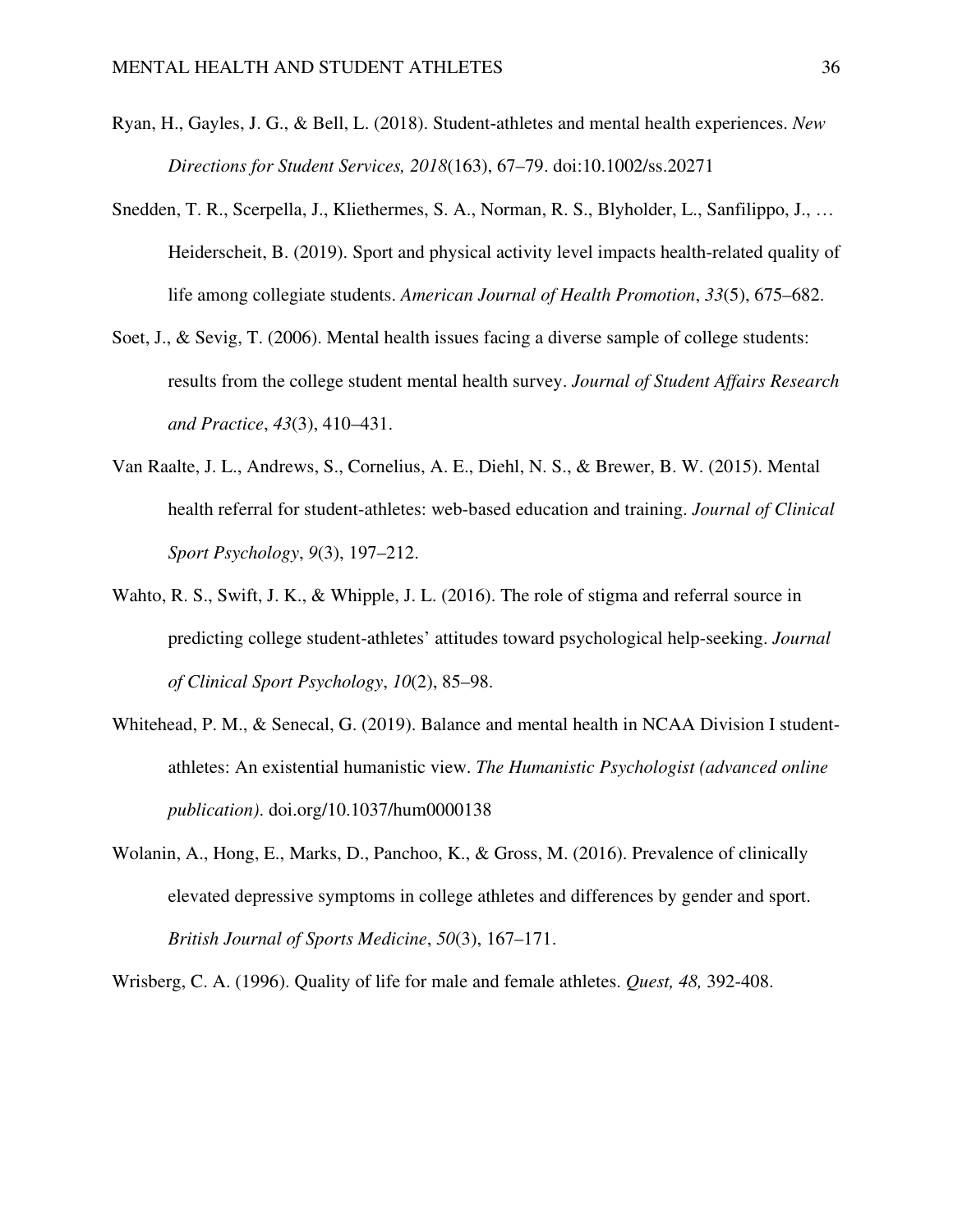Zakrajsek, R. A., Lauer, E. E., & Bodey, K. J. (2017). Integrating mental skills and strategies into youth sport training: A tool for coaches. *International Sport Coaching Journal*, *4*(1), 76–89.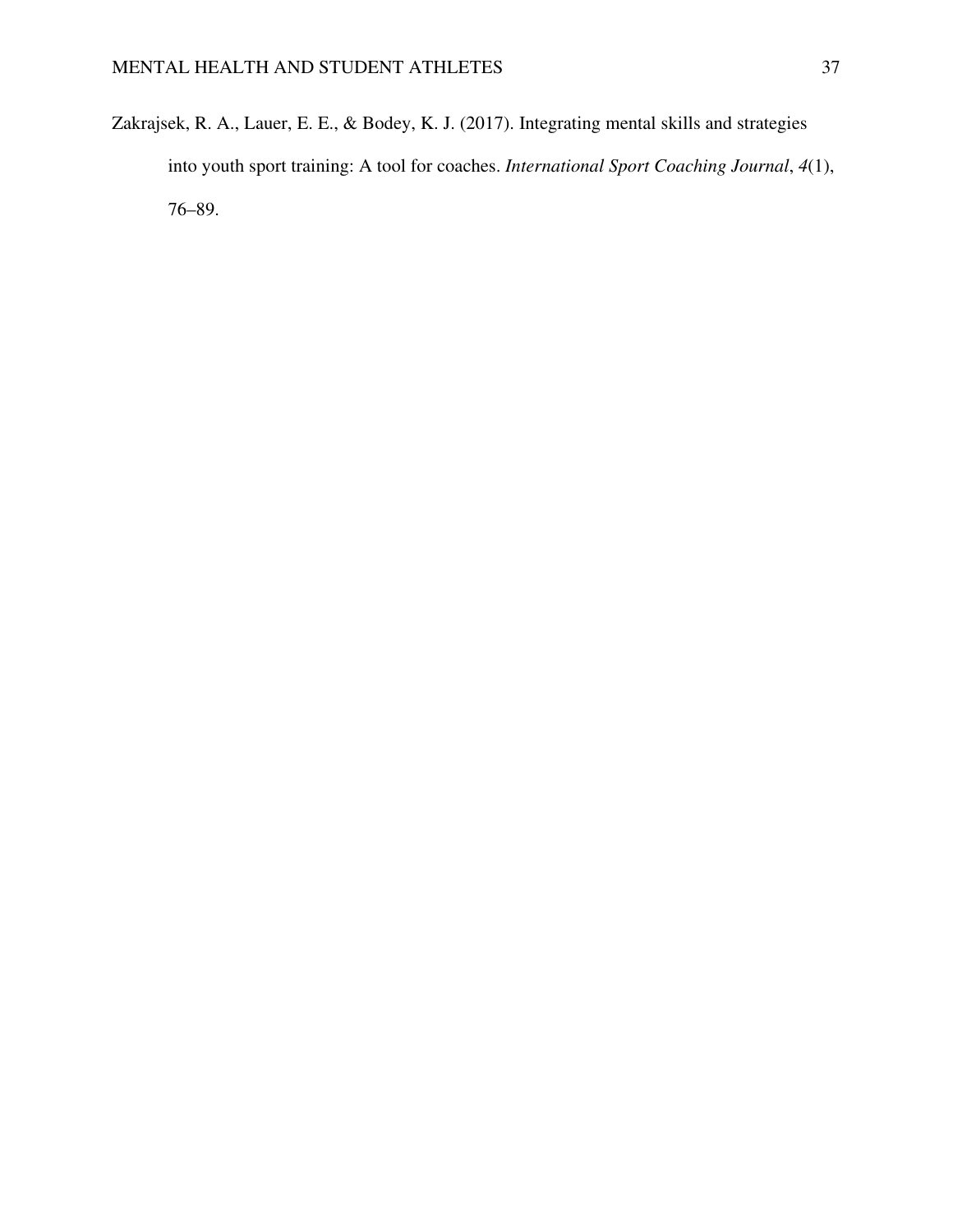## **Appendix A: Event Flyer / Communications**



This two hour workshop for student athletes will focus on activities and discussions geared toward mental health stigma, social support, and referral skills.

# SPORTS, STRESS, & STIGMA:

Building a community of support among Merrimack College student athletes

## **APRIL 1, 2020 ONLINE WEBINAR**

**4-6 PM** 

**ZOOM MEETING** ID: 770-993-860

\*Open to **Merrimack** College student athletes only





**Register Here:** 

For more information, contact Meghan at<br>barrassom@merrimack.edu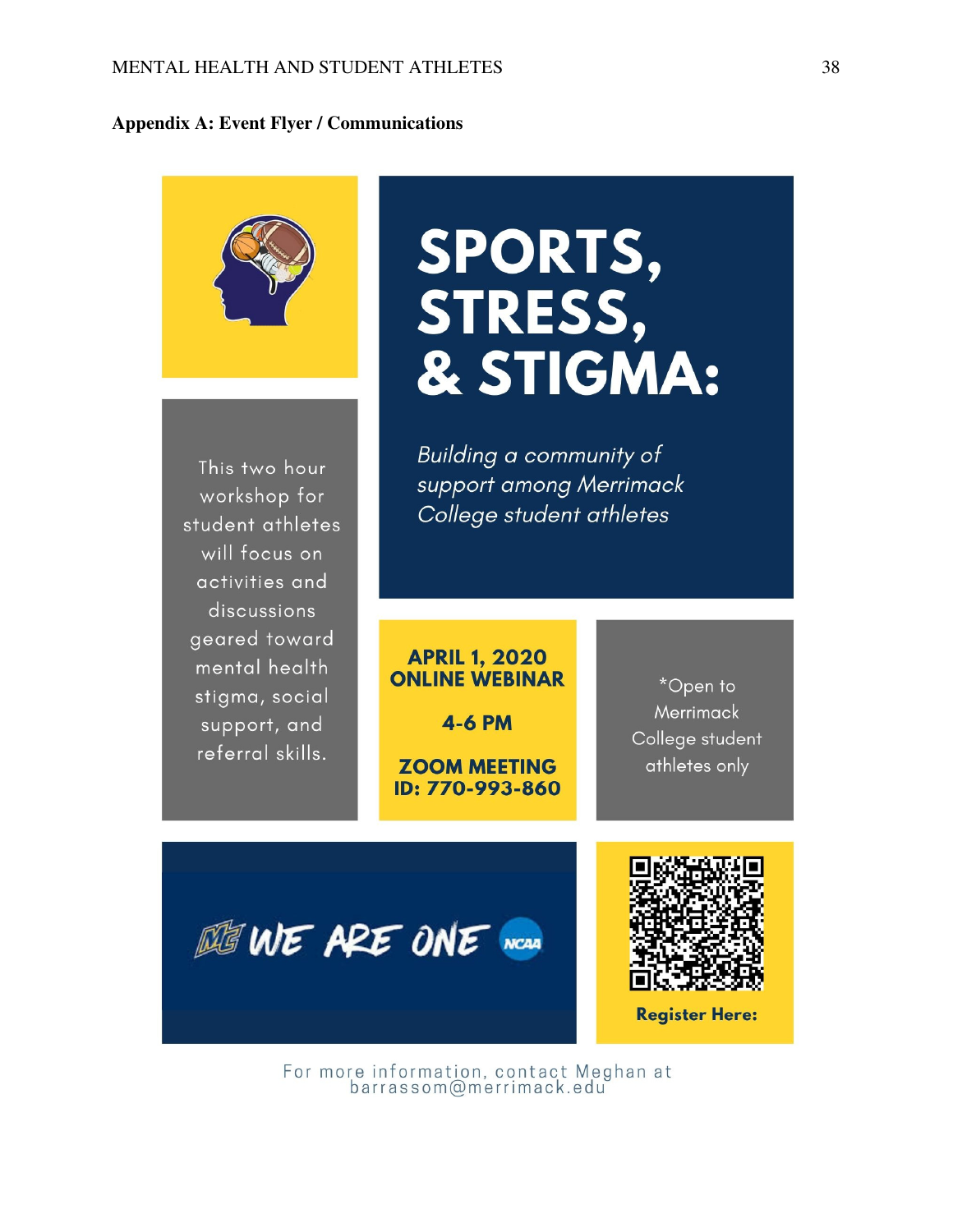## **Appendix B: Post-Event Survey**

Thank you for participating in the *Sports, Stress & Stigma* workshop. This post-event evaluation is being conducted as part of a student research capstone. The purpose of this evaluation is to gain your thoughts and opinions on the workshop. This evaluation should take no more than 5 minutes to complete. Please **DO NOT** write your name on the evaluation; all answers will be kept confidential.

## **First, please tell us your thoughts about the workshop:**

| 1. Overall, how would you rate this workshop? |                 |                |                |
|-----------------------------------------------|-----------------|----------------|----------------|
| $\bigcirc$ Excellent                          | $\bigcirc$ Good | $\bigcap$ Fair | $\bigcap$ Poor |

| Thinking about the workshop                                                                          | Strongly<br>Agree | Agree | Disagree | Strongly<br>Disagree |
|------------------------------------------------------------------------------------------------------|-------------------|-------|----------|----------------------|
| 2. I have a better understanding of what<br>stigma is and what it looks like.                        |                   |       |          |                      |
| 3. I have a better understanding of what<br>social support is and what it looks like.                |                   |       |          |                      |
| 4. I have a better understanding of the signs<br>and symptoms of mental health issues.               |                   |       |          |                      |
| 5. I will consider how my teammates might<br>be struggling with a mental health issue.               |                   |       |          |                      |
| 6. I will talk with my teammates about<br>what I have learned / my experience<br>from this workshop. |                   |       |          |                      |
| 7. I will support a teammate who is<br>struggling with a mental health issue.                        |                   |       |          |                      |

\_\_\_\_\_\_\_\_\_\_\_\_\_\_\_\_\_\_\_\_\_\_\_\_\_\_\_\_\_\_\_\_\_\_\_\_\_\_\_\_\_\_\_\_\_\_\_\_\_\_\_\_\_\_\_\_\_\_\_\_\_\_\_\_\_\_\_\_\_\_\_

\_\_\_\_\_\_\_\_\_\_\_\_\_\_\_\_\_\_\_\_\_\_\_\_\_\_\_\_\_\_\_\_\_\_\_\_\_\_\_\_\_\_\_\_\_\_\_\_\_\_\_\_\_\_\_\_\_\_\_\_\_\_\_\_\_\_\_\_\_\_\_

\_\_\_\_\_\_\_\_\_\_\_\_\_\_\_\_\_\_\_\_\_\_\_\_\_\_\_\_\_\_\_\_\_\_\_\_\_\_\_\_\_\_\_\_\_\_\_\_\_\_\_\_\_\_\_\_\_\_\_\_\_\_\_\_\_\_\_\_\_\_\_

\_\_\_\_\_\_\_\_\_\_\_\_\_\_\_\_\_\_\_\_\_\_\_\_\_\_\_\_\_\_\_\_\_\_\_\_\_\_\_\_\_\_\_\_\_\_\_\_\_\_\_\_\_\_\_\_\_\_\_\_\_\_\_\_\_\_\_\_\_\_\_

8. What were the most valuable things you learned from today's workshop?

9. How could the workshop be improved?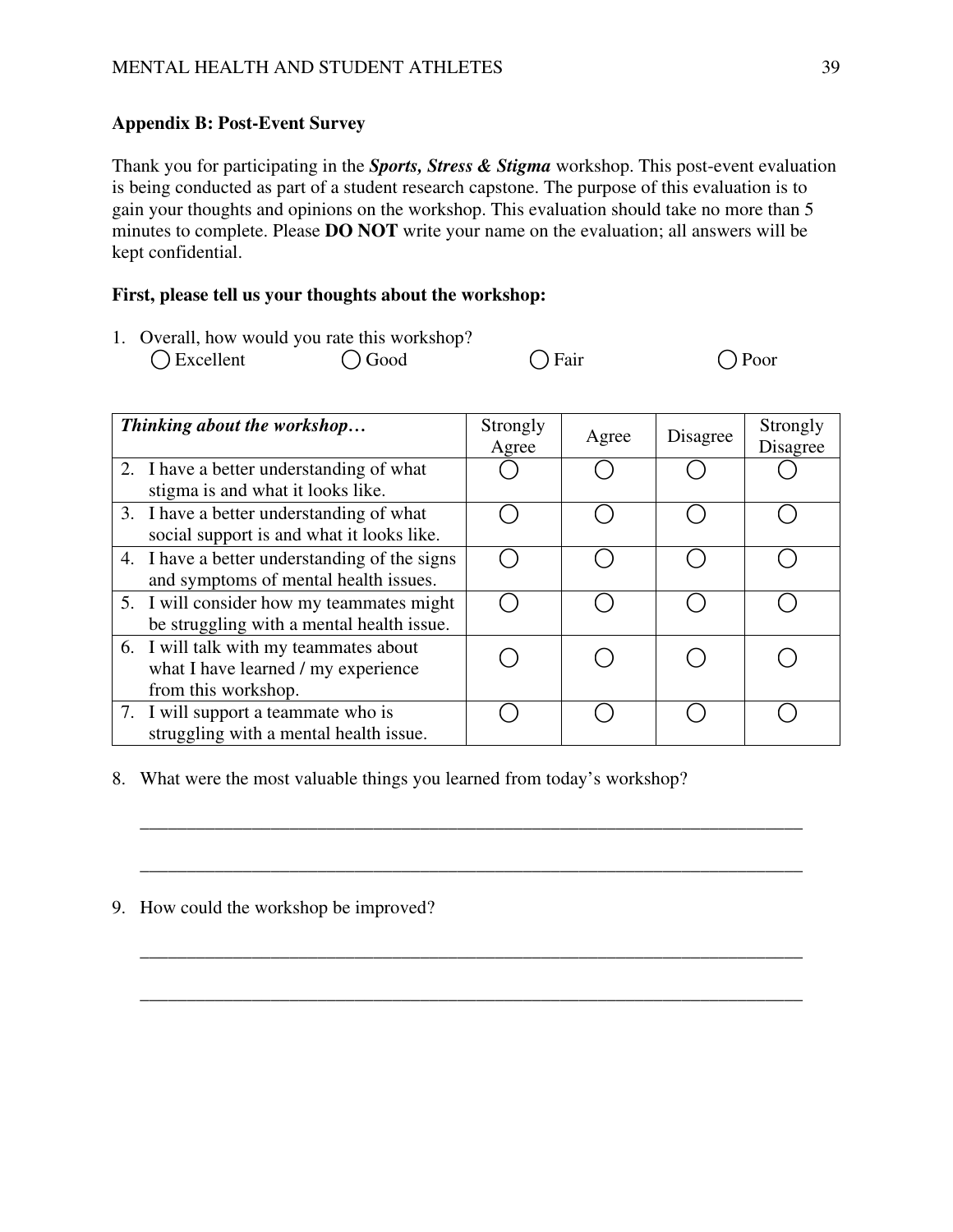10. What from today's event challenged you or challenged your previously held opinions / ideas?

\_\_\_\_\_\_\_\_\_\_\_\_\_\_\_\_\_\_\_\_\_\_\_\_\_\_\_\_\_\_\_\_\_\_\_\_\_\_\_\_\_\_\_\_\_\_\_\_\_\_\_\_\_\_\_\_\_\_\_\_\_\_\_\_\_\_\_\_\_\_\_

- \_\_\_\_\_\_\_\_\_\_\_\_\_\_\_\_\_\_\_\_\_\_\_\_\_\_\_\_\_\_\_\_\_\_\_\_\_\_\_\_\_\_\_\_\_\_\_\_\_\_\_\_\_\_\_\_\_\_\_\_\_\_\_\_\_\_\_\_\_\_\_ 11. If you were struggling with a mental health issue and wanted help, where or to whom would you go? \_\_\_\_\_\_\_\_\_\_\_\_\_\_\_\_\_\_\_\_\_\_\_\_\_\_\_\_\_\_\_\_\_\_\_\_\_\_\_\_\_\_\_\_\_\_\_\_\_\_\_\_\_\_\_\_\_\_\_\_\_\_\_\_\_\_\_\_\_\_\_ \_\_\_\_\_\_\_\_\_\_\_\_\_\_\_\_\_\_\_\_\_\_\_\_\_\_\_\_\_\_\_\_\_\_\_\_\_\_\_\_\_\_\_\_\_\_\_\_\_\_\_\_\_\_\_\_\_\_\_\_\_\_\_\_\_\_\_\_\_\_\_ 12. Prior to this workshop, what was your attitude toward seeking help for a mental health issue?  $\bigcap$  I would never seek help if I was struggling with a mental health issue  $\bigcap$  I did not know how to seek help or who to go to  $\bigcap$  I did not have any previous thoughts about help seeking  $\bigcap I$  was willing to seek help if I was struggling with a mental health issue 13. Now that you have taken this workshop, what is your attitude toward seeking help for a mental health issue?  $\bigcap$  I would still not seek help  $\bigcap$  I would maybe seek help  $\bigcap$  I would definitely seek help  $\bigcap$  I still don't know how to seek help 14. How important of an issue do you think mental health struggles are for student athletes? Extremely Important Moderately Important  $\bigcirc$  $\bigcap$ Of Little Importance  $\bigcap$ Not at All Important  $($ 15. If a teammate was struggling with a mental health issue, I would know how to support them. ⃝ Definitely ⃝ Probably ⃝ Possibly a Little ⃝ Likely Not 16. I am a:  $\bigcap$  Merrimack student athlete ⃝ Merrimack coach ⃝ Merrimack athletic trainer  $\bigcap$  Other (please specify): \_\_\_\_\_\_\_\_\_\_\_\_\_\_\_\_\_\_\_\_\_\_\_\_\_ 17. How do you define your gender? *Check all that apply.*  $\Box$  Male  $\square$  Female  $\square$  Non-binary / Gender non-conforming
	- $\Box$  Prefer to self-describe:

\_\_\_\_\_\_\_\_\_\_\_\_\_\_\_\_\_\_\_\_\_\_\_\_\_\_\_\_\_

 $\Box$  Prefer not to say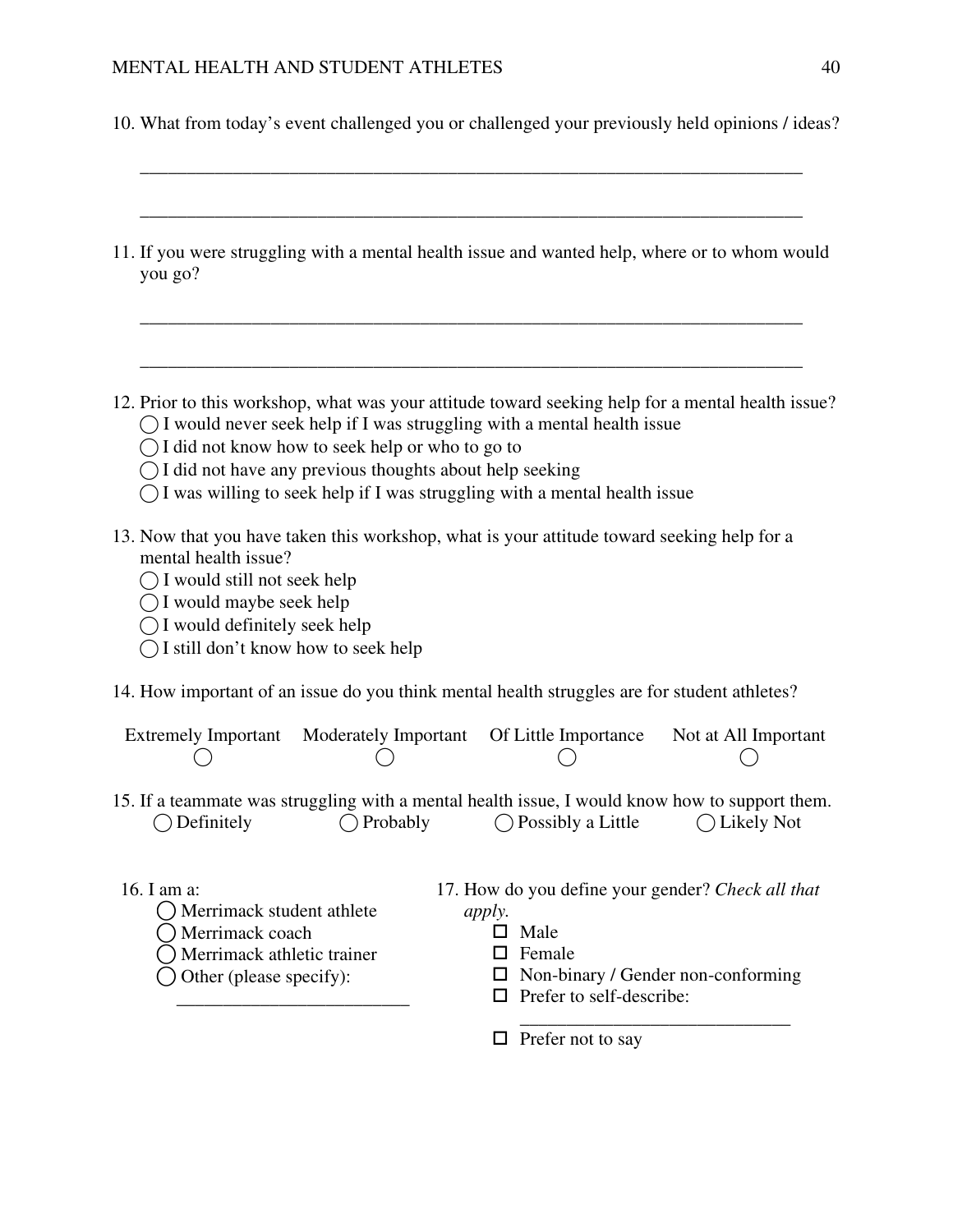## MENTAL HEALTH AND STUDENT ATHLETES 41

| 18. What class are you?            | 19. What race(s) do you identify with? Check all |
|------------------------------------|--------------------------------------------------|
| Freshman                           | <i>that apply.</i>                               |
| Sophomore                          | $\Box$ Black / African American                  |
| Junior                             | $\Box$ Caucasian / White                         |
| Senior                             | $\Box$ Hispanic/Latino/Latina/Spanish Origin     |
| <b>S</b> Graduate student          | $\Box$ American Indian / Eskimo / Alaska Native  |
| $\bigcirc$ Other (please specify): | $\Box$ Asian                                     |
|                                    | $\Box$ Native Hawaiian / Pacific Islander        |
|                                    | $\Box$ Middle Eastern / North African            |
|                                    | $\Box$ Mixed Race                                |
|                                    | $\Box$ Other, not specified:                     |
|                                    |                                                  |

20. What sport do you play? If you play more than one sport, please indicate all sports.

**Thank you! Please return your completed survey to a workshop volunteer or leave on the table.** 

\_\_\_\_\_\_\_\_\_\_\_\_\_\_\_\_\_\_\_\_\_\_\_\_\_\_\_\_\_\_\_\_\_\_\_\_\_\_\_\_\_\_\_\_\_\_\_\_\_\_\_\_\_\_\_\_\_\_\_\_\_\_\_\_\_\_\_\_